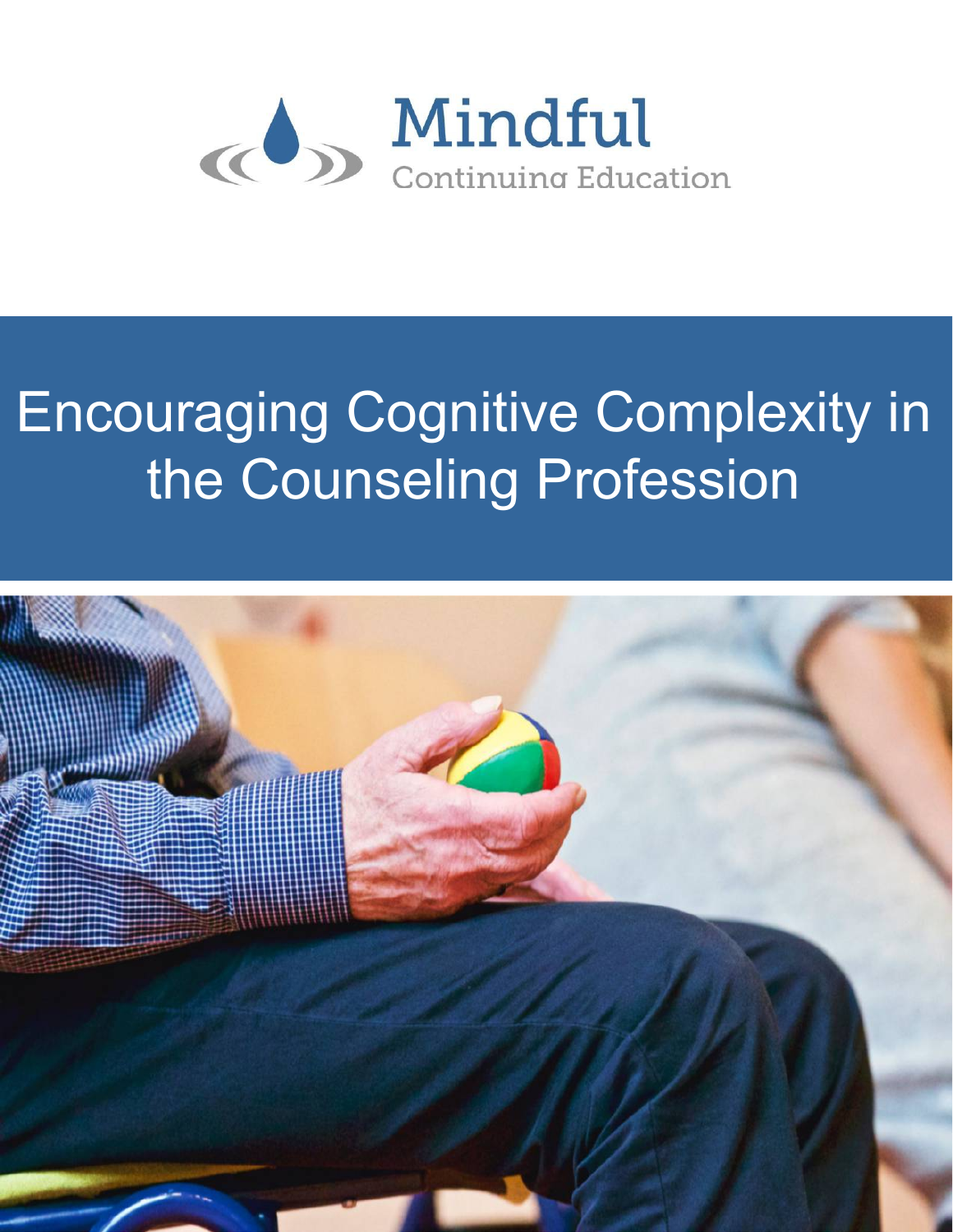# Cognitive Complexity in Counseling and Counselor Education: A Systematic and Critical Review

### **Abstract**

Cognitive complexity has found a small yet established niche in the counseling and counselor education literature over the last 40 years. This body of research has highlighted how individuals with high cognitive complexity have greater consistency in empathy, show more varied responses to clients, demonstrate greater toleration of ambiguity, and show higher frequencies of unbiased clinical judgements towards clients. This article provides a systematic and critical review of the cognitive complexity literature and discusses future implications of cultivating cognitive complexity in emerging and professional counselors and supervisors.<br> **Keywords**<br>
cognitive complexity, cognitive development, counselor education<br>
cognitive complexity,  $\frac{1}{2}$ 

#### **Keywords**

cognitive complexity, cognitive development, counselor education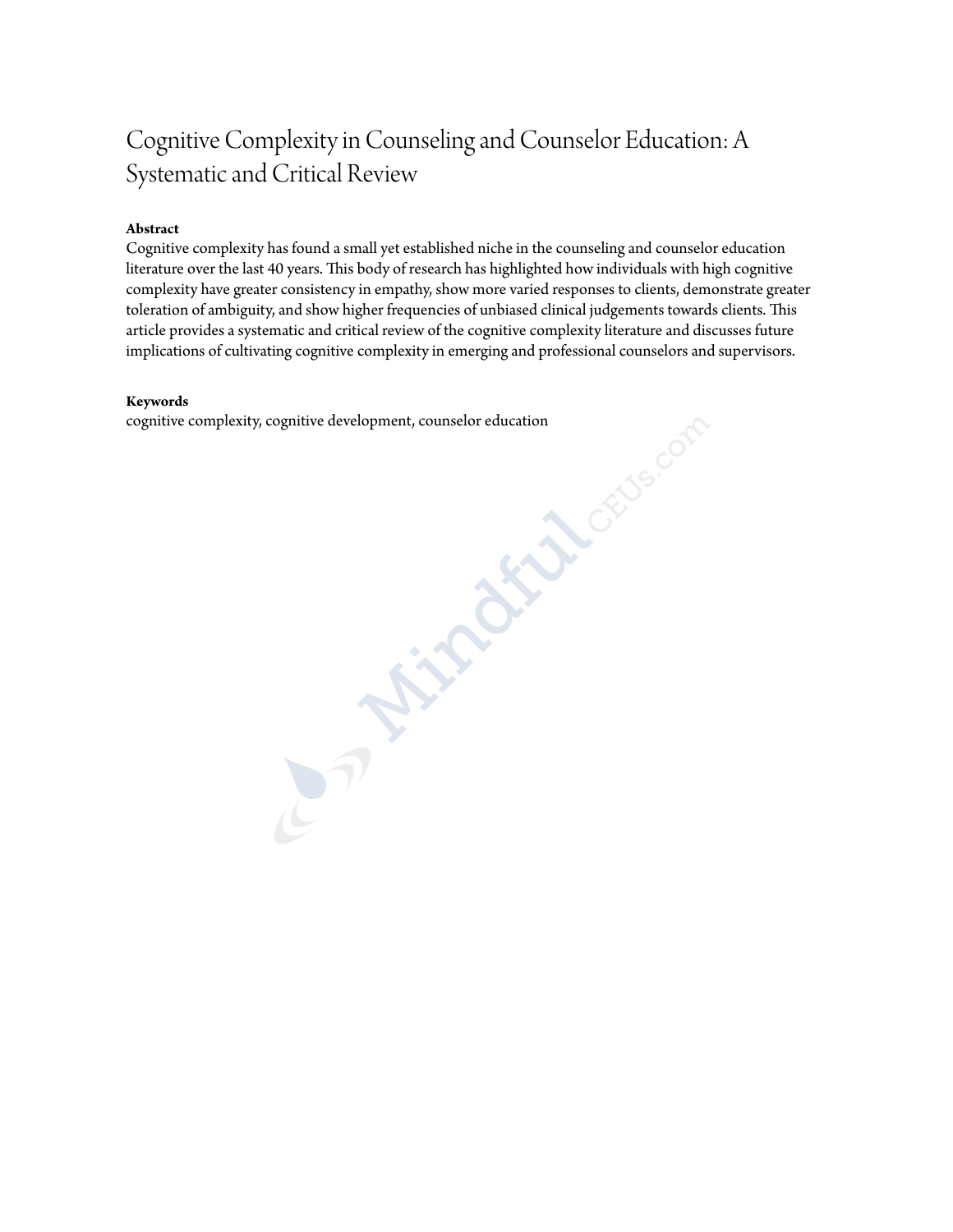Counseling and counselor education researchers have recognized the complex, ambiguous, and multifaceted experiences of counselors (Duys & Hedstrom, 2000; Welfare & Borders, 2010a) and have called for counselor educators to integrate pedagogies that promote cognitive development and complexity into preparation programs (Choate & Granello, 2006; Duys & Hedstrom, 2000; Goldberg, 1974; Granello & Underfer-Babalis, 2004; Hillerbrand, 1989; Welfare & Borders, 2010a). Granello (2010) defined cognitive complexity as "the ability to absorb, integrate, and make use of multiple perspectives" (p. 92). Similarly, Dolan, Perz, McComb, and Kirkpatrick (2013) referred to cognitive complexity as "an individual's ability to synthesize disparate perspectives" (p. 538). Earlier, Bieri (1955) theorized that individuals perceive the social world through a system of constructs, describing individuals who possess a system of constructs that differentiate more significantly as more cognitively complex.

The aim of this review is to provide a systematic and critical analysis of the cognitive complexity literature within counseling and counselor education. This review will provide recommendations for cultivating cognitive complexity in the field, as well as in counselor and supervisor training programs. Lastly, this review will outline future avenues to explore cognitive complexity in counseling and counselor education.

### **Cognitive-Developmental Frameworks**

Research examining cognitive complexity in counseling and counselor education has primarily utilized three cognitive-developmental theoretical frameworks—Conceptual Systems (Harvey, Hunt, & Schroder, 1961), Perry's (1970) Theory of Intellectual and Ethical Development, and Ego Development (Loevinger, 1976). Collectively these frameworks describe individuals moving across stages of concrete and rule following positions of cognitive development, to more flexible, integrative thinking, with a tolerance for ambiguity.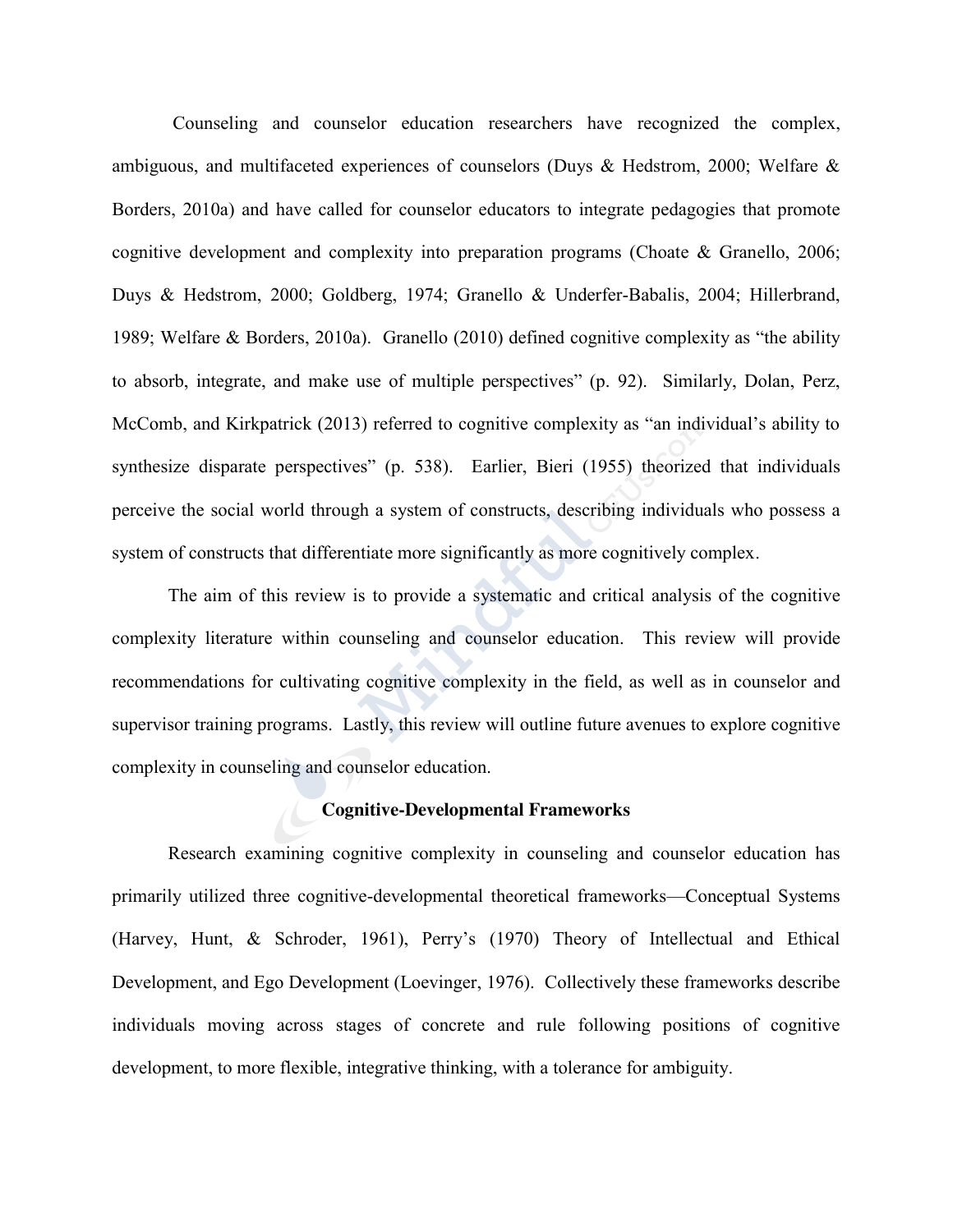Harvey et al. (1961) defined a conceptual system as "a schema that provides the basis by which the individual relates to the environmental events he experiences" (p. 244-245). Harvey et al. stated that by knowing one's conceptual level (i.e. cognitive complexity) a better understanding of a person's situational behaviors can occur. In other words, individuals make sense of how they interact in their environment by understanding where they are positioned conceptually. Four sequential stages of conceptual development were identified; whereby, individuals progress from concrete stages to those represented by more cognitive flexibility (Harvey et al., 1961). Latter stages are characterized by more openness to multiple perspectives and less reliance on concrete rules or external authority figures for decision-making.

Perry (1970) identified nine total stages of cognitive development. Stages range from the most simplistic (dualistic) to the most complex (committed relativistic). According to Perry, individuals who demonstrated dualistic thinking were absolute in their thinking and views. Individuals described as committed relativistic, however, were described as having the ability to make decisions based on their previous knowledge, and personal and ethical beliefs (Perry, 1970).

Lovinger's (1976) ego development is a stage theory integrating theories of cognitive, moral, character, interpersonal, and self-development. Stages are identified by one's increasing ability to differentiate and integrate alterative views of self, others, and the world through 10 stages. Individuals at the early *conformist* stage are motivated by rule following, social acceptance, appearance, and disapproval (Lovinger, 1976). Individuals who accept individual differences, conflict, and can cope with ambiguity and complexities reflect the highest stages *autonomous* and *integrated*.

# **Cognitive Complexity and Counseling Skills**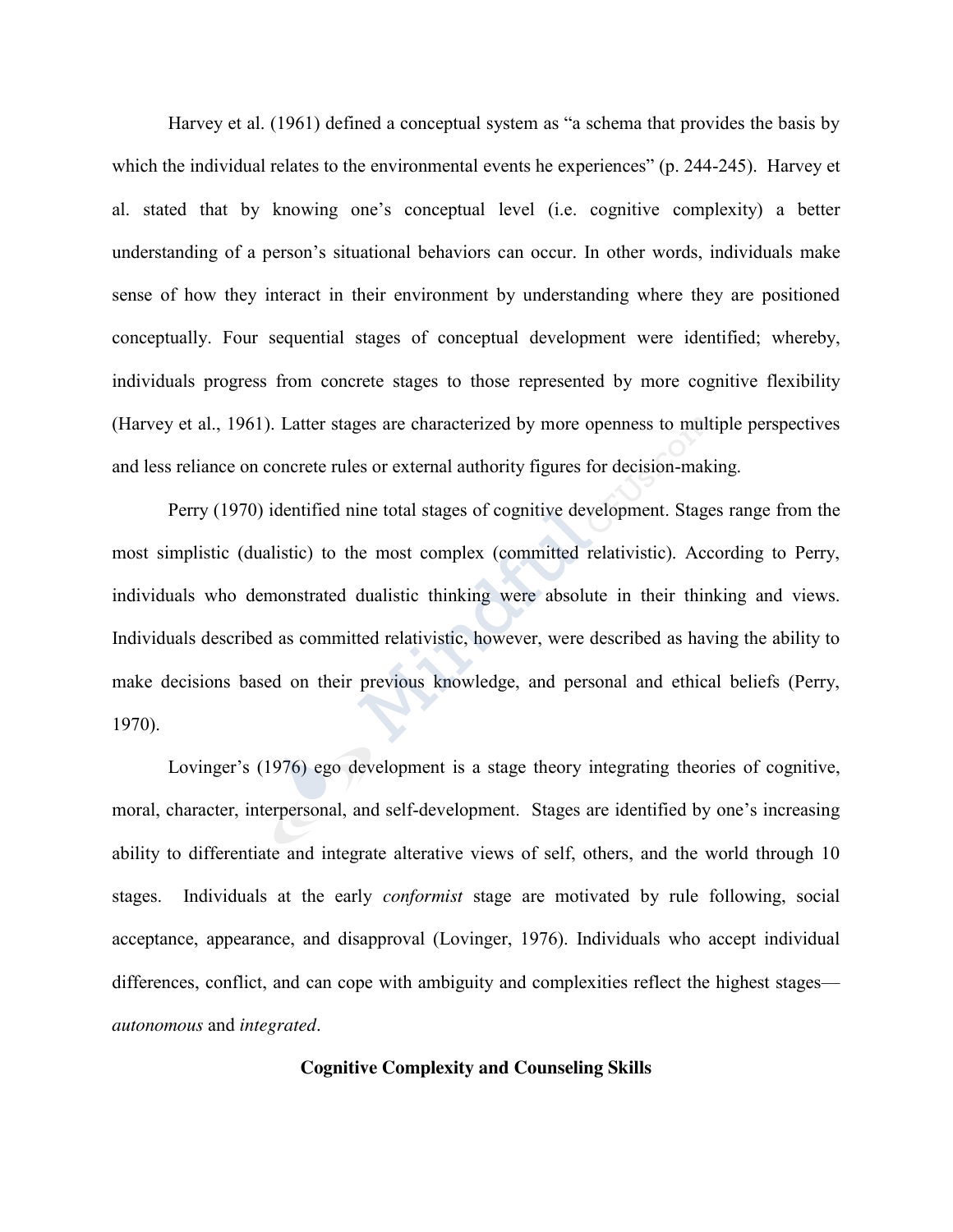Utilizing the aforementioned cognitive-developmental frameworks to conceptualize cognitive complexity, scholarship in counseling has demonstrated positive influences on counseling skills such as empathy and clinical interventions. Ten studies have shown that individuals with high cognitive complexity demonstrated more consistent empathic responses to clients than individuals with lower cognitive complexity (Alcorn & Torney, 1982; Benack, 1988; Blaas & Heck, 1978; Goldberg, 1974; Heck & Davis, 1973; Kimberlin & Friesen, 1980; Lutwak & Hennessy, 1982; McAuliffe & Lovell, 2006; Lutwak, 1993; Strohmer, Biggs, Haase, & Purcell, 1983).

#### **Influence on Empathy**

Heck and Davis (1973) investigated the impact of cognitive complexity on the empathy scores of counseling graduate students  $(n = 40)$ . Cognitive complexity was defined using Harvey et al's (1961) conceptual levels and measured via the Paragraph Completion Test (PCT: Hunt, Kingsley, Massari, Shore, & Sweet, 1967). Participant empathy were assessed on their responses to 12 client statements. Statements varied across two levels—concrete (low cognitive complexity) and abstract (high cognitive complexity). Participants with higher cognitive complexity displayed high levels of empathy across both client statement levels ( $p < .01$ ).

Goldberg (1974) investigated the relationship between an individual's cognitive complexity and one's style of relating to simulated client situations. Master's-level counseling students ( $n = 86$ ) completed a measure of cognitive complexity and responded to a series of 20simulated expressions. Results displayed students with higher cognitive complexity as more likely to respond to client affect, display an understanding towards the client, encourage client exploration, and maintain attention to core issues. Goldberg concluded that verbal interactions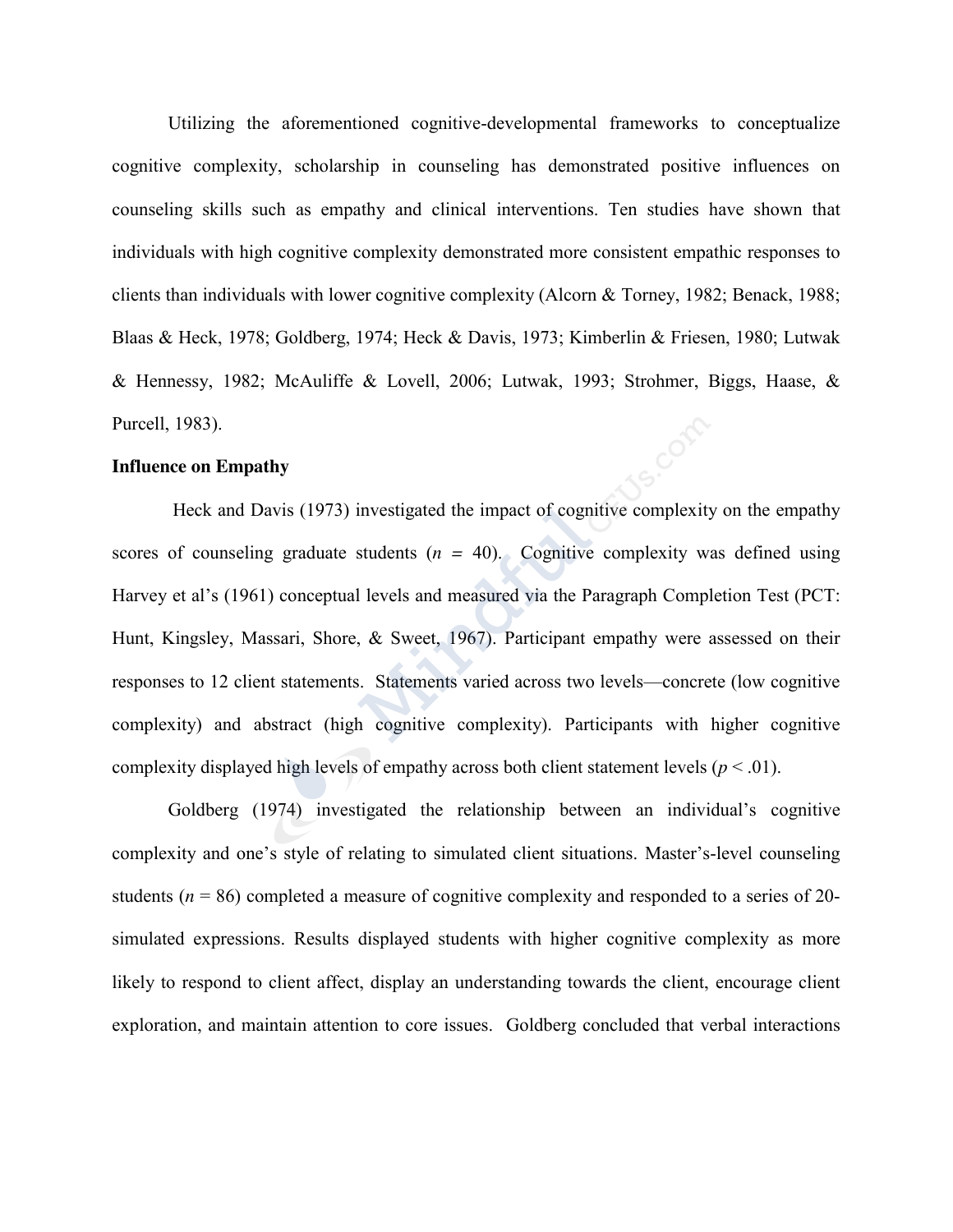were indicative of one's ability to establish a positive counseling relationship and that cognitive complexity predicted such verbal interactions.

Blaas and Heck (1978) examined the influence of cognitive complexity on four counseling process variables—counselor-client congruency, counselor empathy, counselor verbal role, and counselor sub-role. First-semester counseling graduate students  $(n = 33)$ completed simulated counseling sessions with two different role-playing clients and completed a measure of cognitive complexity. Students were clustered into two groups—high and low cognitive complexity. The two groups were significantly different in cognitive complexity ( $p <$ .01); however, cognitive complexity did not significantly discriminate the measures of the counseling process variables. Low complexity counselors demonstrated significantly higher empathy for one of the two role-play clients. High-complexity counselors demonstrated consistent empathy across both conditions. Blaas and Heck posited that cognitive complexity of counselors may not be the sole contributor to counselor behaviors; rather, differences within client dispositions may play a larger role than originally perceived.

Kimberlin and Friesen (1980) integrated varied client dispositions in their investigation of an individual's sex, cognitive complexity, and type of client affect (ambivalent/nonambivalent), in relation to individual' empathic ability. Undergraduate students  $(n = 80)$  were selected from a sample of  $N = 340$  based on their scores on the PCT. The final sample consisted of students with high cognitive complexity (top  $40\%$ :  $n = 40$ ) and low cognitive complexity (lower 40%;  $n = 40$ ). Both groups received empathy training for an hour a week for two weeks then were asked to provide helpful responses to 20-videotaped role-plays after the third week. The most significant effect was the interaction found between student cognitive complexity and type of client affect. Significant effects in the participants' ability to provide empathy was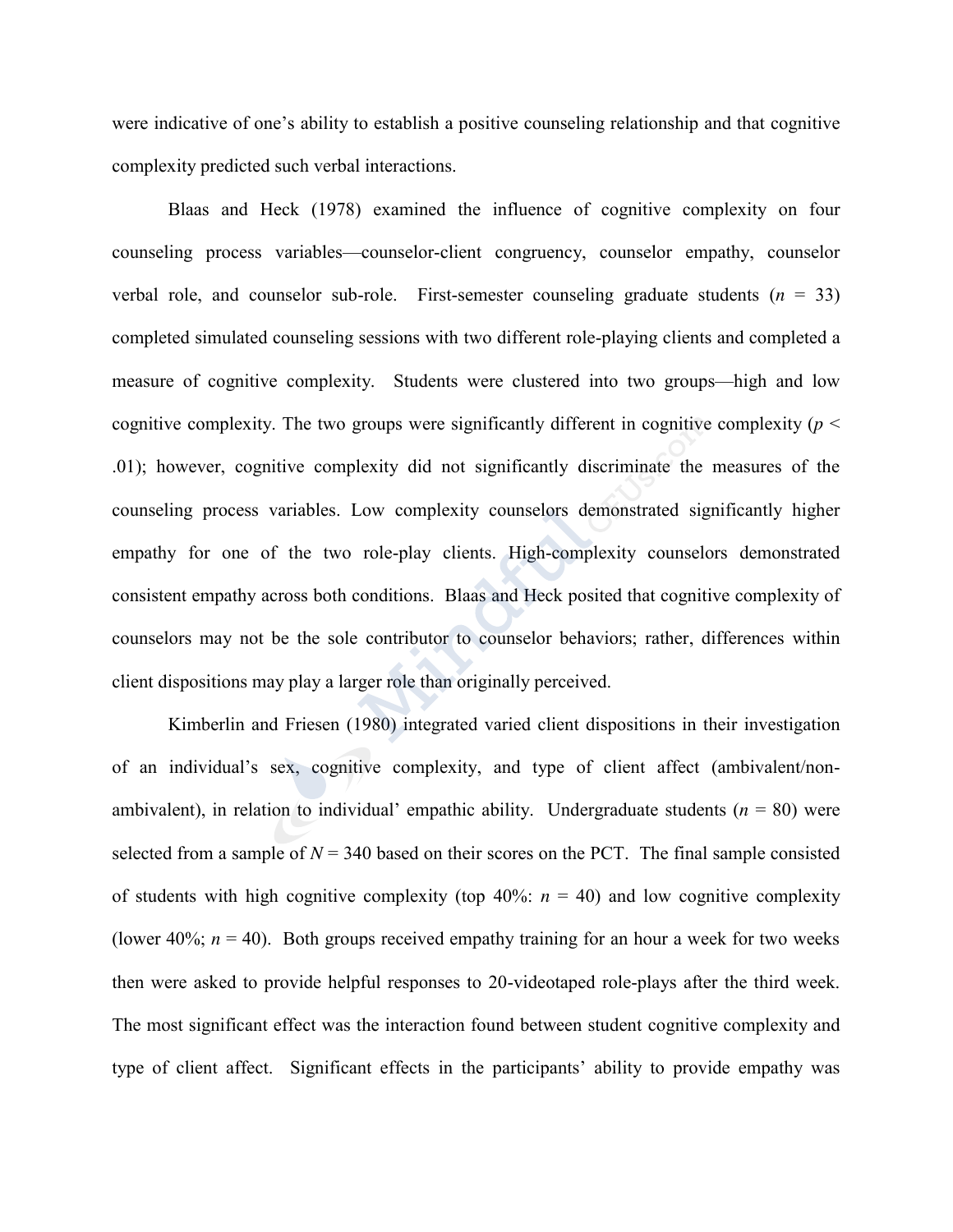dependent on the participants' cognitive complexity  $F(1,70) = 3.99$ ,  $p < .05$ ), sex  $F(1,70) =$ 4.74,  $p < .05$ , and type of client affect  $F(1,70) = 4.96$ ,  $p < .05$ . Those who demonstrated a lower complexity were limited in their abilities to display consistent empathic responses to those clients displaying complex affect, consistent with Blaas and Heck (1978).

Lutwak and Hennessy (1982) continued this area of research though required participants to submit a tape of their clinical work to explore the relationship between cognitive complexity and empathic behaviors. First-year graduate students and advanced undergraduate students  $(n =$ 97) completed a cognitive complexity measure at the start of a thirteen-week interview skills training program. After the program, participants were asked to submit a 10-minute counseling tape for raters to review and score empathic responses. Differences in observed empathy were related to the cognitive complexity of the participants, even though all were subject to the skills training. These results suggested that more than just completing a skills training was accountable for competence and engagement in complex clinical functioning. In both real and simulated environments, individuals with low cognitive complexity performed the skills less consistently than their peers with greater cognitive complexity. Utilizing a setting similar to a natural counseling environment and utilizing a sample of mostly graduate level counseling students, Lutwak and Hennessy designed a study that improved on the external and internal validity concerns from previous studies that used analogue methods (Goldberg, 1974; Heck & Davis, 1973; Kimberlin & Friesen, 1980).

Strohmer et al. (1983) explored the factors that contribute to engaging in empathy with clients with disabilities, in order to inform future training and education with individuals with disabilities. Graduate counseling students  $(n = 28)$  viewed eight counseling vignettes of actors portraying clients. Four of the vignettes represented a client with a disability (i.e. upper extremity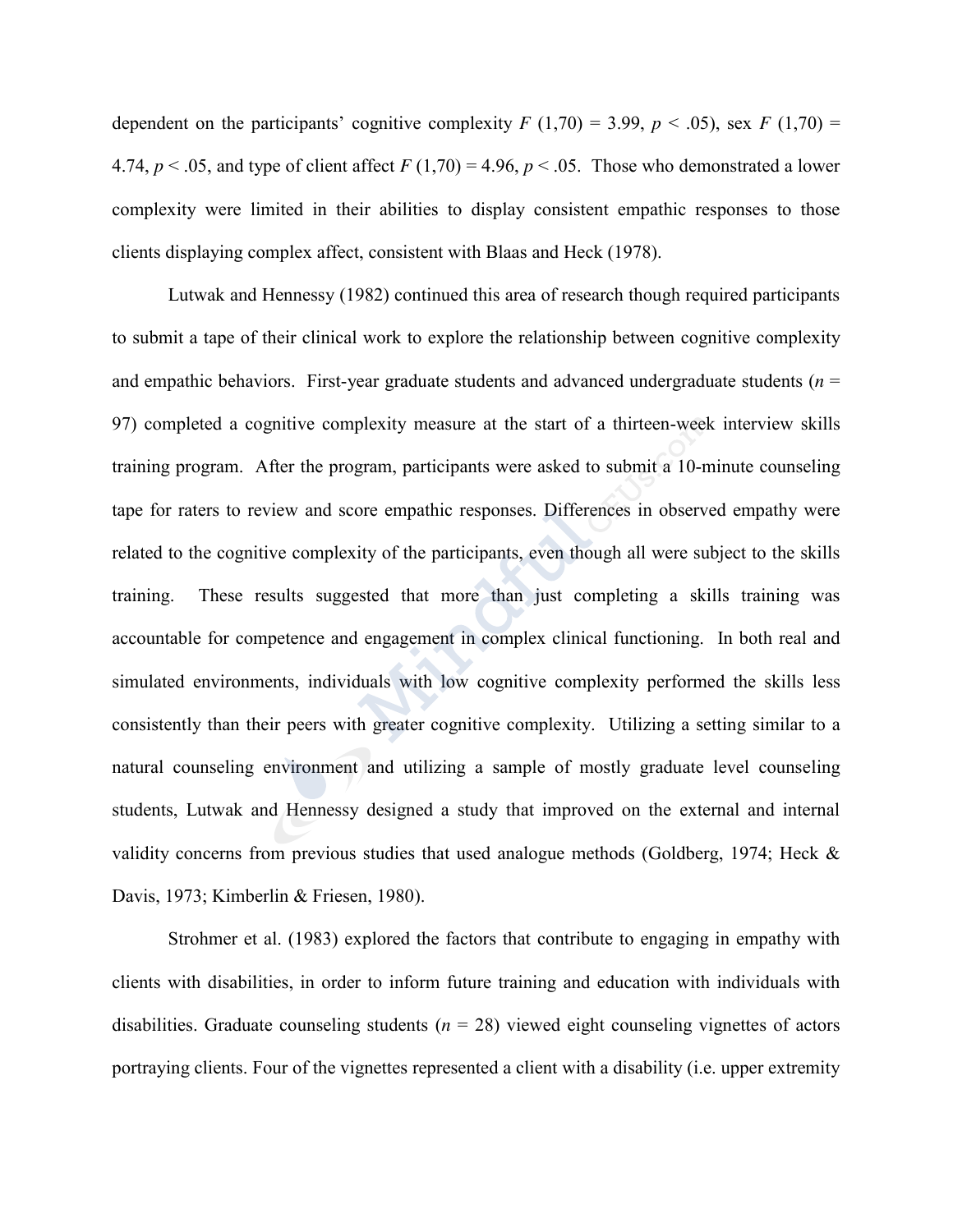amputee, paraplegia, speech handicap, and facial disfigurement). Of the three independent variables investigated (cognitive complexity, counselor anxiety, and disability condition of client), cognitive complexity was the only significant main effect on empathy ( $p < .05$ ). Students who demonstrated higher complexity displayed a higher mean of empathy. High complexity students demonstrated their highest empathy score with clients with disabilities when under low anxiety, and lowest mean empathy scores when under high anxiety  $(p < .01)$ . Students who demonstrated low cognitive complexity exhibited the highest mean empathy with clients without disabilities under low anxiety, and lowest mean with clients without disabilities under high anxiety, thus the empathy scores between the two student groups were opposites. This study demonstrated that potential engagement with clients with disabilities may be linked to level of anxiety and cognitive complexity in counselor trainees.

Unlike previous studies investigating cognitive complexity and empathy using undergraduate or graduate students, Alcorn and Torney (1982) demonstrated a link between cognitive complexity of one's emotional self-awareness to one's empathic abilities in practitioners (i.e. social workers). Cognitive complexity was measured by scoring the differentiation in emotional subcategories participants identified to describe their emotional experiences with regards to fear, anger, happiness, contempt, and depression. Participants  $(n =$ 40) listened to pre-recorded excerpts of client interviews and chose emotional descriptions from a word list developed by the researchers. Emotions from the word list were weighted based on prior judge ratings who created a standard for accurate emotional identification. In addition, the Wechsler Adult Intelligence Scale was also completed to correlate participant cognitive complexity with verbal ability. Significant Pearson's product-moment correlations were found between cognitive complexity and empathy  $(p < .01)$ , as well as with verbal ability  $(p < .05)$ .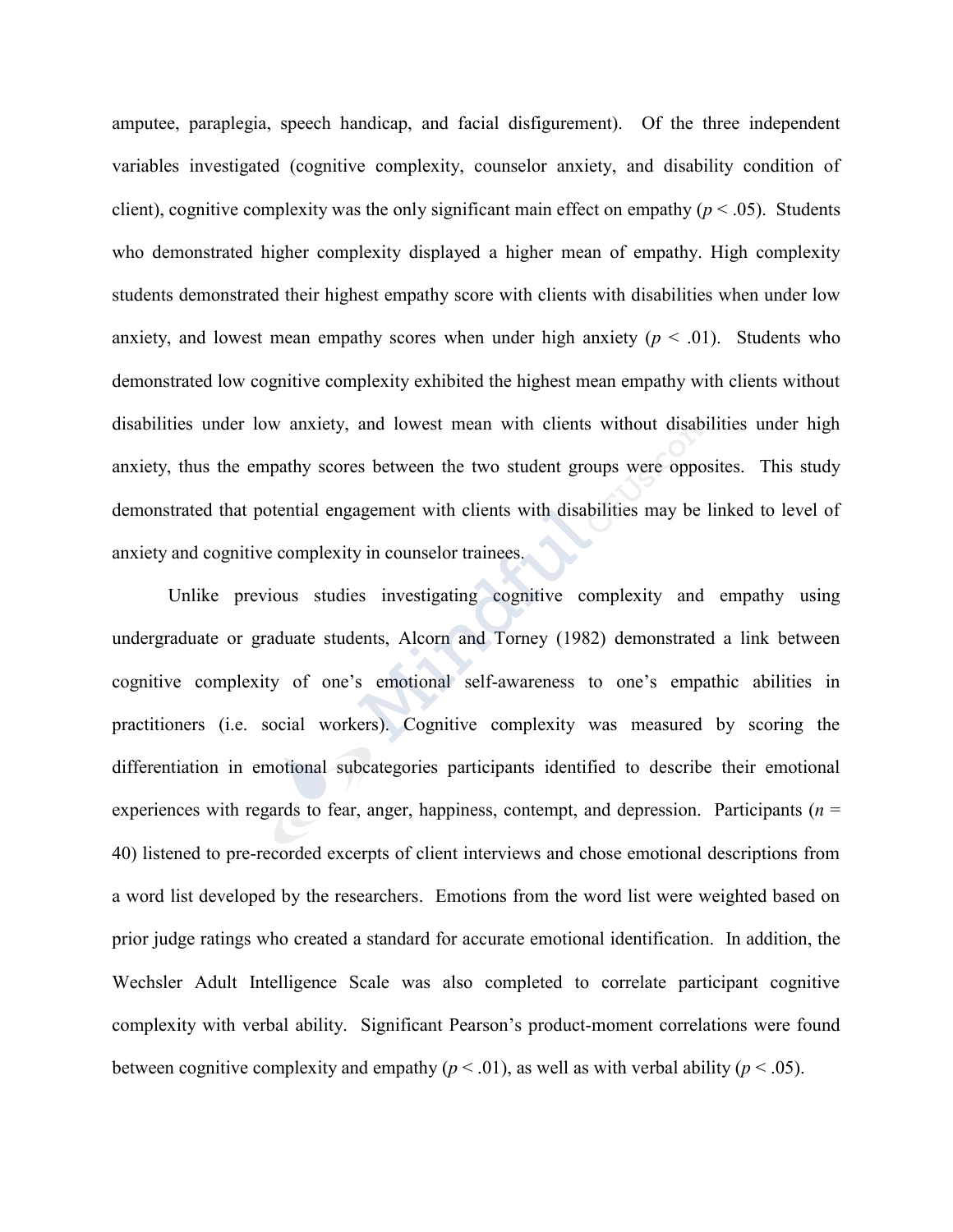Benack (1988) completed three studies in her article "Relativistic Thought: A Cognitive Basis for Empathy in Counseling" where she investigated the relationship between dualistic and relativistic epistemologies of students (Perry, 1970), with their level of empathy in counseling experiences. Benack (1988) found that in each of the three studies, relativistic thinkers demonstrated more accurate empathic understandings of others. For example, in one study graduate students who scored as relativist thinkers (high in cognitive complexity) demonstrated the most significant differences ( $p < .001$ ) to dualist thinkers in their engagement in nondirective counseling interventions, and in their overall ability to demonstrate empathy.

Lutwak (1993) examined the role of cognitive complexity with a counselor's ability to understand and integrate cognitive and affective information when developing clinical interventions with clients, a process termed *therapeutic responsiveness.* Lutwak examined if empathy could be predicted by a counselor's therapeutic responsiveness to real counseling sessions with graduate students ( $n = 69$ ) in counseling. Cognitive complexity was significantly correlated with therapeutic responsiveness and empathy  $(p \le 0.01)$ . When compared to participants who demonstrated low cognitive complexity, higher cognitively complex participants were more significantly able to identify feelings and develop effective counseling interventions (Lutwak, 1993).

Lyons and Hazler (2002) examined the relationship on the development of affective/traitbased empathy and cognitive/skill-based empathy with the cognitive complexity of master's level counselors-in-training. Lyons and Hazler utilized a cross-sectional sample of first and second year counseling students  $(n = 162)$  enrolled in five CACREP accredited counseling training programs in Ohio. The Learning Environment Preferences (LEP; Moore, 1987) assessed an individual's cognitive complexity and positioning within Perry's (1970) model. Second-year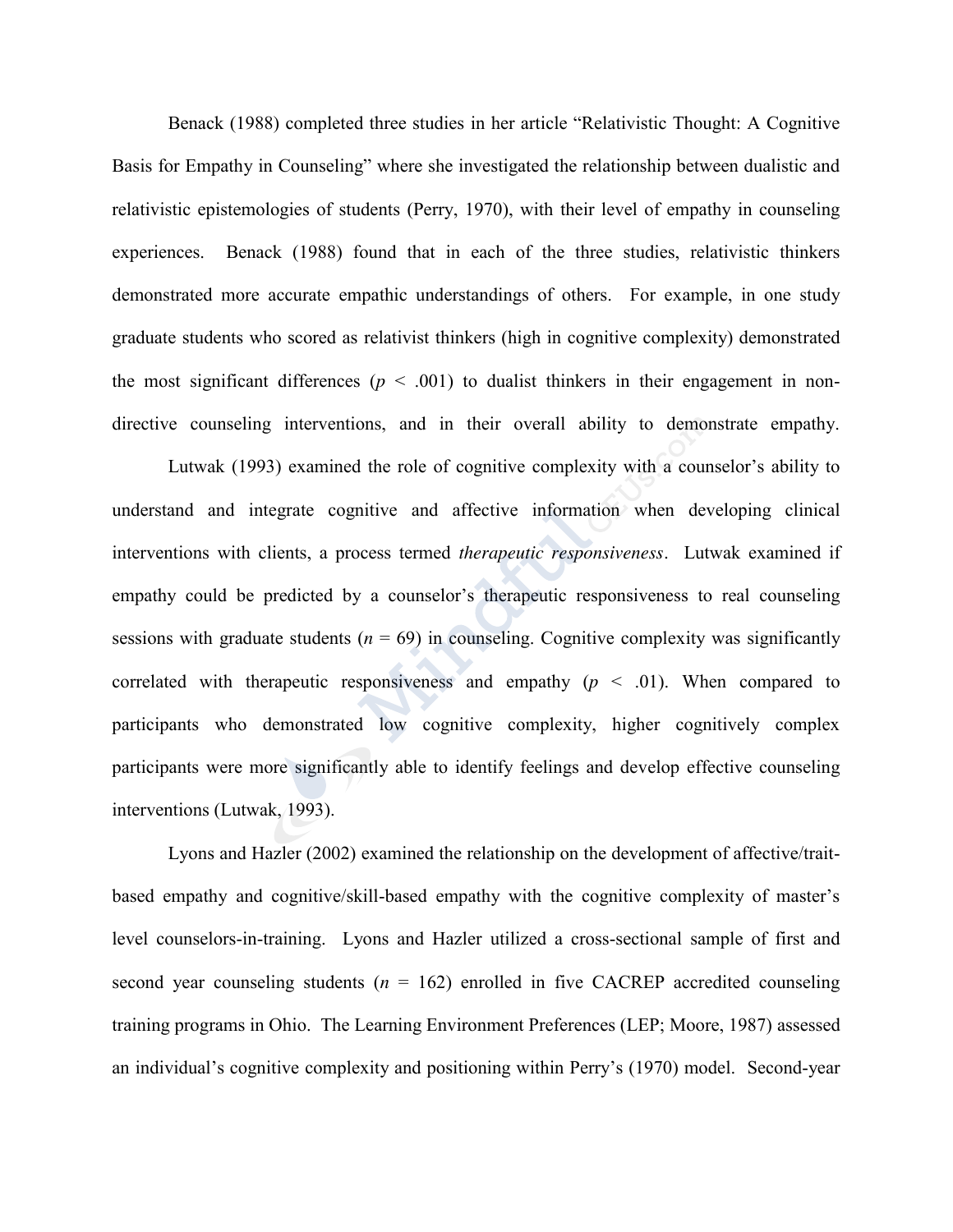students scored significantly higher on affective empathy  $(p = .02)$  and cognitive/skill-based empathy  $(p < .01)$  than their first-year peers. No significant relationships, however, were found between affective empathy, cognitive/skill-based empathy, and cognitive complexity. Additionally, there were no significant differences in the Perry (1970) positions between first and second year students. Lyons and Hazler (2002) analyzed the scores of students who scored low and high in complexity, removing the middle data points. Although this analysis of extreme scores demonstrated a significant relationship with affective empathy  $(p = .02)$ , cognitive/skill based empathy was not significant across the high and low complexity groups.

More second year students were positioned the highest stage of cognitive development according to Perry's (1970) stages; whereas, more first year students were positioned in the lowest stage. Even with these observed differences, group differences were not significant (Lyons & Hazler, 2002). These findings suggest empathy can be learned; however, the interaction between the two variables was only demonstrated after central scores were removed.

The relationship between empathy and cognitive complexity has demonstrated that individuals with higher cognitive complexity display more consistent empathic responses (Alcorn & Torney, 1982; Benack, 1988; Blaas & Heck, 1978; Kimberlin & Frieson, 1980; Lutwak & Hennessy, 1982; McAuliffe & Lovell, 2006; Lutwak, 1993; Strohmer et al., 1983); thus, suggesting that demonstration of foundational counseling skills (i.e. empathy) can be influenced by cognitive complexity. However, limitations must be acknowledged. Of the 10 studies presented, only Alcorn and Torney (1982) examined empathy and cognitive complexity among professional practitioners; however, this sample was made of social workers and not professional counselors. The remaining studies sampled undergraduate and graduate students; therefore, it is difficult to extend these findings to professional counselors and/or supervisors.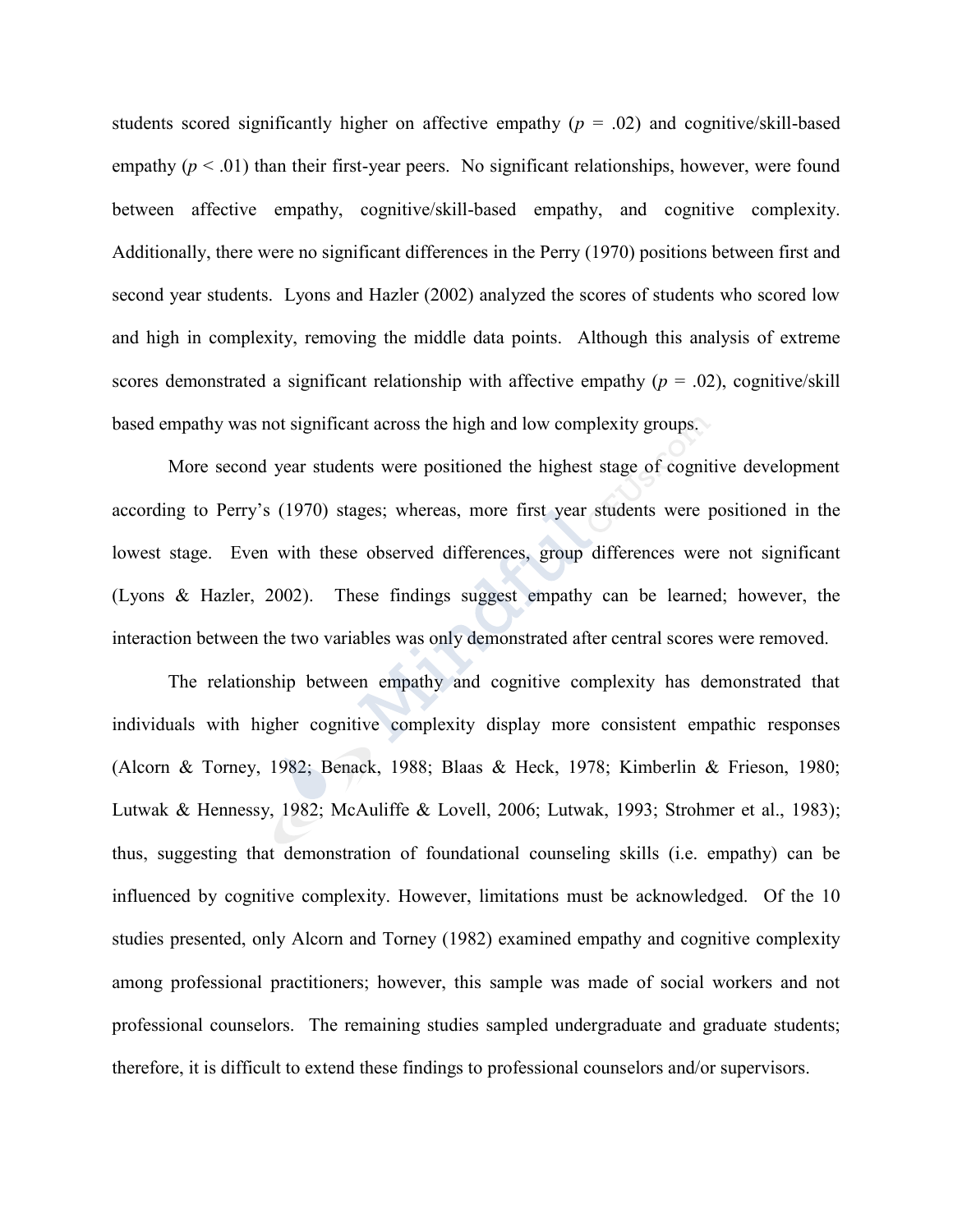# **Clinical Interactions**

Six studies investigated cognitive complexity and its influence on the clinical interactions between counselors and clients. In these studies, individuals who demonstrated higher cognitive complexity demonstrated more structural complexity of counselor responses (Hurndon, Pepinsky, & Meara, 1979), more varied responses to clients (Lichtenberg & Heck, 1979), greater toleration of ambiguity (Holloway & Wampold, 1986; McAuliffe & Lovell, 2006), and a demonstration of unbiased clinical judgments (Holloway & Wolleat, 1980; Spengler & Strohmer, 1994; Walker & Spengler, 1995).

Hurndon et al. (1979) correlated the scores of cognitive complexity and structural complexity in language to examine whether cognitive complexity predicted specific behavior or structure in the language of a counselor. Computer-Assisted Language Analysis System (CALAS) was used to determine the structural properties of participants' responses. Together, the Paragraph Completion Method (PCM: Hunt, Butler, Noy, & Rosser, 1977) and CALAS were used to gain insight into the cognitive complexity of the participants. The variance between individuals of different cognitive complexity was significantly explained by the quantity of language used in writing and in in-person interviews (Hurndon et al., 1979). In other words, individuals with a higher cognitive complexity were more likely to write and speak more than a peer with lower cognitive complexity. Hurndon et al. concluded that significant relationships between measures of structural complexity and cognitive complexity scores existed.

Lichtenberg and Heck (1979) questioned if differences existed between two groups of counselors—high and low cognitive complexity—and their in-sessions interactions with clients. Second semester master's-level counselors-in-training (*n*= 30) were recruited to participate. There were no significant differences in how high cognitively complex counselors engaged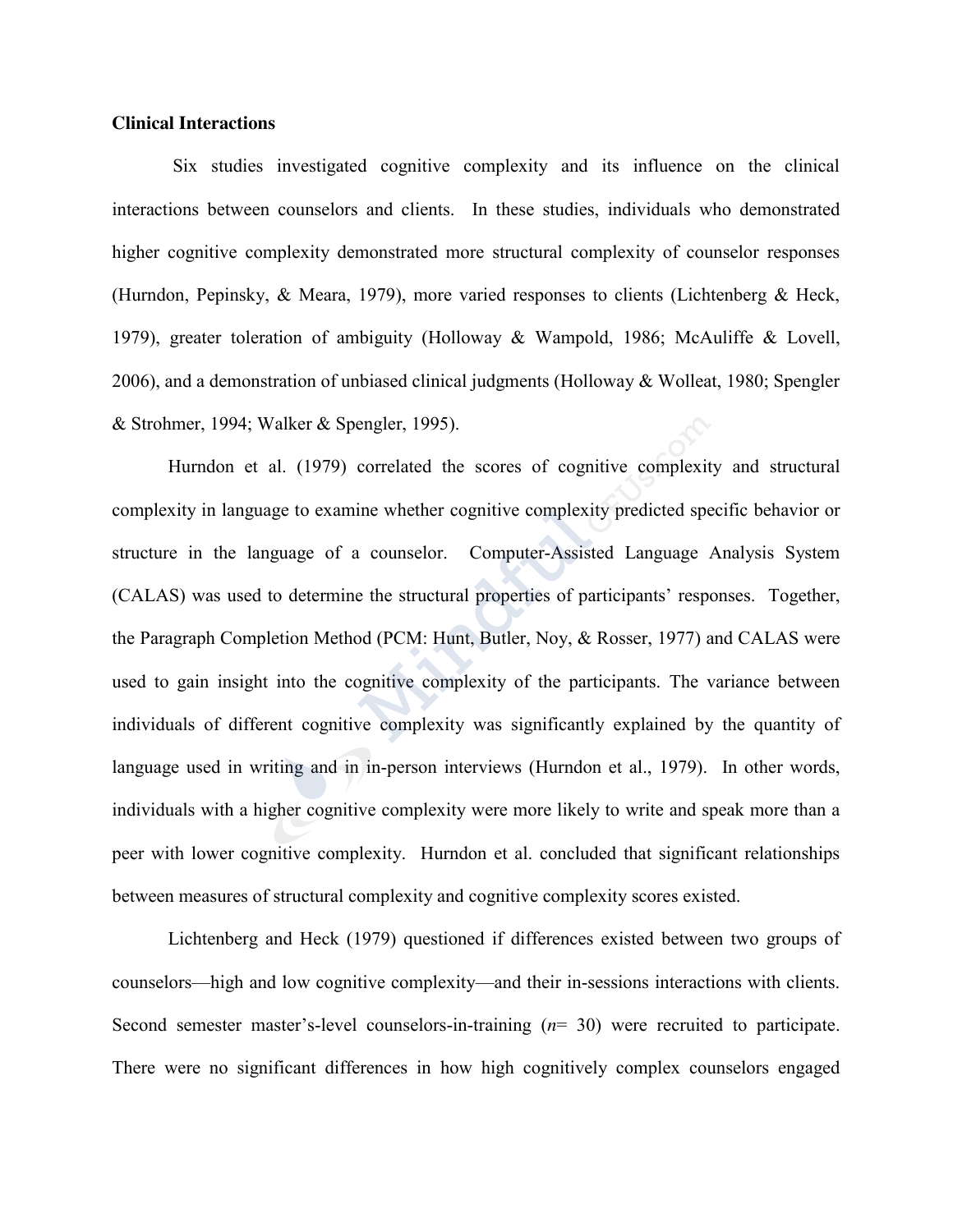across both interactions. In addition, no significant differences in how low cognitively complex counselors engaged across both interactions were observed. Compared across groups, a significant interaction process difference between the first and second interviews ( $\chi^2$  (81) = 108.277 were observed, as well as when viewed across both groups and both interviews ( $\chi^2$  (81) = 151.418. Counselors of higher cognitive complexity provided clients with more varied responses than counselors of low complexity.

Holloway and Wolleat (1980) examined if counseling student (*n =*37) cognitive complexity and/or professional counseling experience influenced integration of client information in their clinical hypothesis formation. Results highlighted significant relationships between cognitive complexity and the participants' quality and clarity of expression in forming and substantiating their clinical hypothesis  $(p < .002)$ . Professional counseling experience was not significant. Holloway and Wolleat stated that cognitively complex individuals were more likely to identify and integrate information from different sources rather than remaining fixed on a single source.

Spengler and Strohmer (1994) continued the investigation of clinical hypothesis formation and investigated cognitive complexity as a moderator of clinician's clinical judgment biases in case vignettes of clients with disabilities and corresponding psychopathology information. Participants ( $n = 119$ ) received one of two case descriptions of a client who met the diagnostic criteria for schizophrenia. The only manipulation of the case description for those who received the experimental description was added information describing intellectual development and functional behavior. Counselors with low cognitive complexity were three times more likely to disregard the clinical symptoms of schizophrenia and focus only on the intellectual and developmental characteristics than their peers who demonstrated higher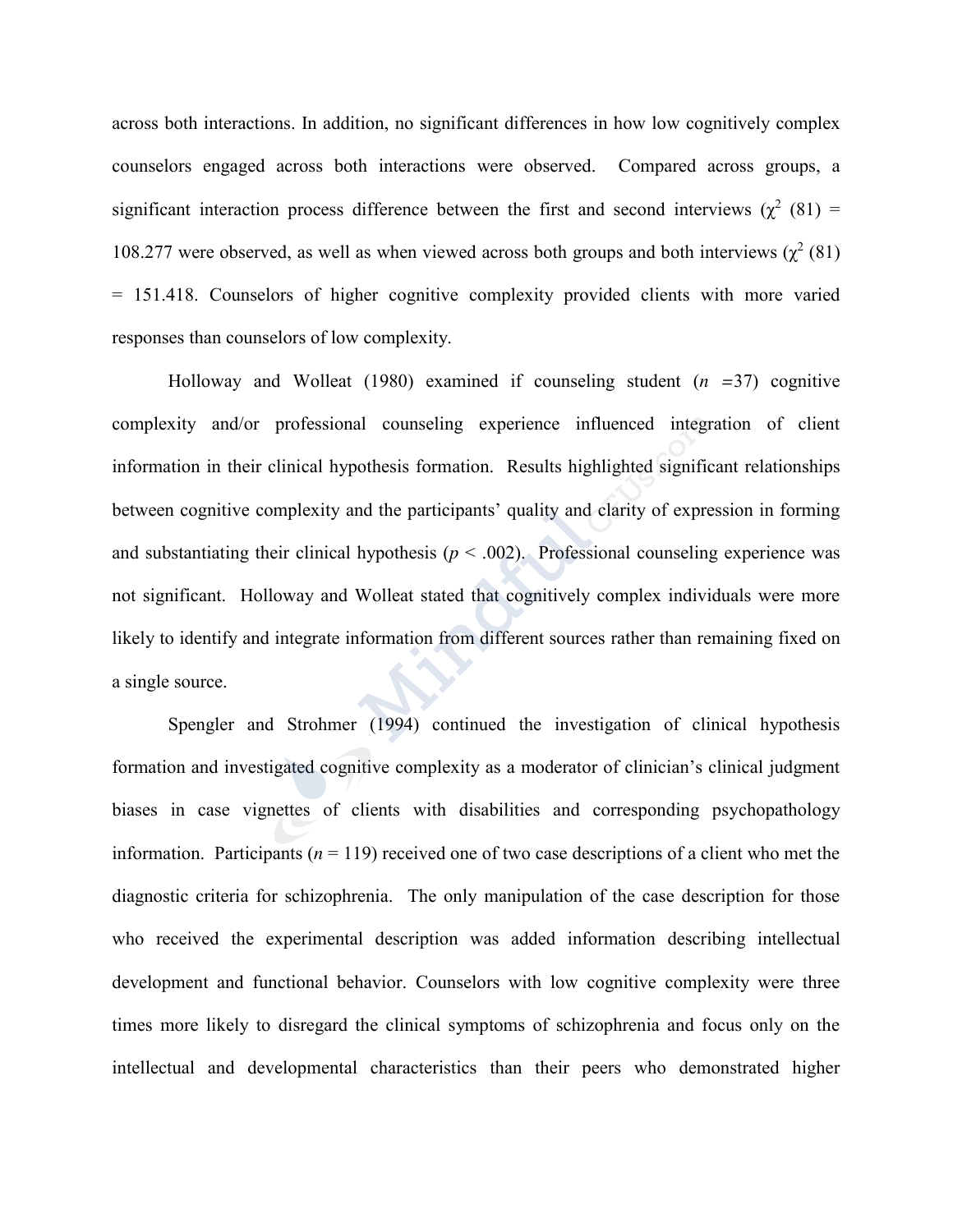complexity. Thus, individuals with high complexity were less likely to stereotype client presentations and better able to integrate potentially incongruent client information in their clinical judgments.

In Walker and Spengler's (1995) study, participants received a vignette of a client with major depression and one of three medical conditions (AIDS, terminal cancer, or no medical issue), and were asked to rate the likelihood of 10 psychological diagnosis and treatment options (i.e. antidepressant medication). The presence of AIDS in the client vignette had a significant impact on the counselors recommendation for antidepressant medications  $F(2, 170) = 3.44$ ,  $R^2$ change = .04,  $p < .03$ . Counselors with low cognitive complexity were more likely to suggest medication for depression for clients with terminal cancer or no medical condition, than for the client described as having AIDS. Cognitive complexity served as a moderator of clinical judgment (Spengler & Strohmer, 1994; Walker & Spengler, 1995). Counselors with higher cognitive complexity were able to differentiate client information and seek alternative hypotheses.

McAuliffe and Lovell (2006), however, examined if a relationship existed qualitatively between a counselor-in-training's developmental-epistemological position within Perry's (1970) model, and their counseling behavior. McAuliffe and Lovell utilized the LEP to identify participants' cognitive complexity and place them within one of Perry's (1970) positions. In order to ensure differences among participants, only participants who scored either stage one (dualism; low cognitive complexity) or four (committed relativism; high cognitive complexity) were included in the final sample  $(n = 12)$ . Five categories of counselor-in-training interview behaviors emerged—source of point of view, depth, reflectiveness, relationship to ambiguity, and use of evidence. Dualistic trainees had difficulty separating their point of view from their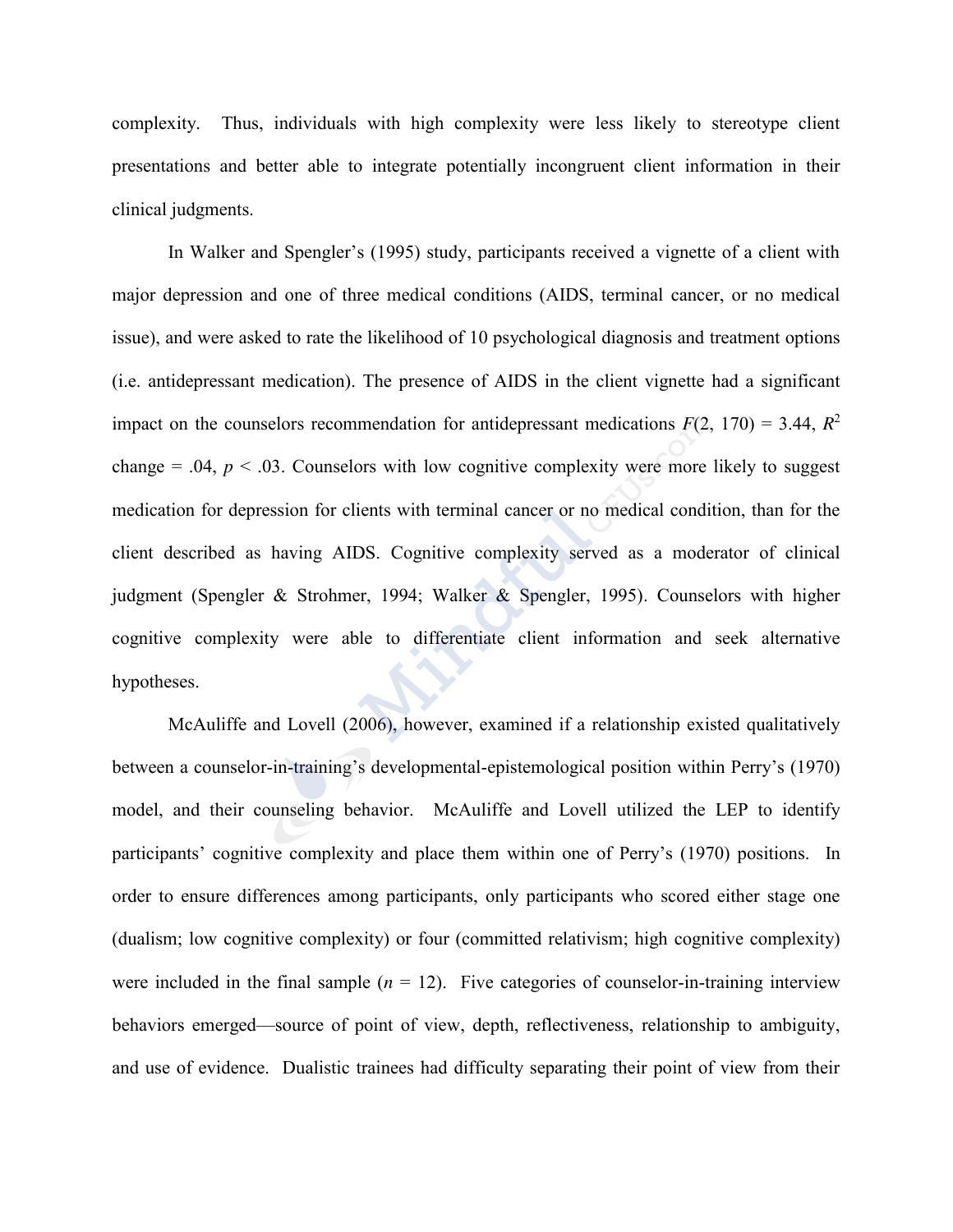clients or from another authority figure, an inability to probe for mixed feelings or implicit emotions/meanings in client behavior, displayed conventionality (i.e. engaged in rote skill application), and had a tendency to look for definite answers. Committed Relativist trainees were able to distinguish their view from others, probe personal meanings and consider alternative coping methods, embrace ambiguity and not foreclose on conceptualization, and display intentional interventions (McAuliffe & Lovell, 2006). Although the sample was small, the characteristics of the counselors-in-training were consistent within Perry's (1970) model of intellectual and ethical development.

The most resounding limitation of the literature surrounding cognitive complexity and clinical interaction is the large span of time with few studies. Although the findings offer critical significance to clinical practice, the most recent study (i.e. Walker  $\&$  Spengler, 1995) was published over 20 years ago. These works highlight an additional area of clinical practice that can be affected by a counselor's level of cognitive complexity (i.e. toleration of ambiguities and treatment recommendations). Furthermore, they demonstrate how low cognitive complexity can lead to clinical misjudgments and bias against clients.

### **Counselor Characteristics in Predicting Cognitive Complexity**

Within the counseling literature, six studies examined predictors of counselor cognitive complexity utilizing individual demographics and professional characteristics. This section will highlight personal and professional characteristics that predict an individual's level of cognitive complexity. Sias, Lambie, & Foster (2006) found a significant positive relationship between cognitive complexity and education, experience, recovery status, age, gender, and race in counselors  $(n - 188)$ ,  $F (6, 168) = 2.25$ ,  $p < .040$ . This accounted for 7.5% of the total variance. Education level was a significant predictor of counselor cognitive complexity  $(p < .045)$ ;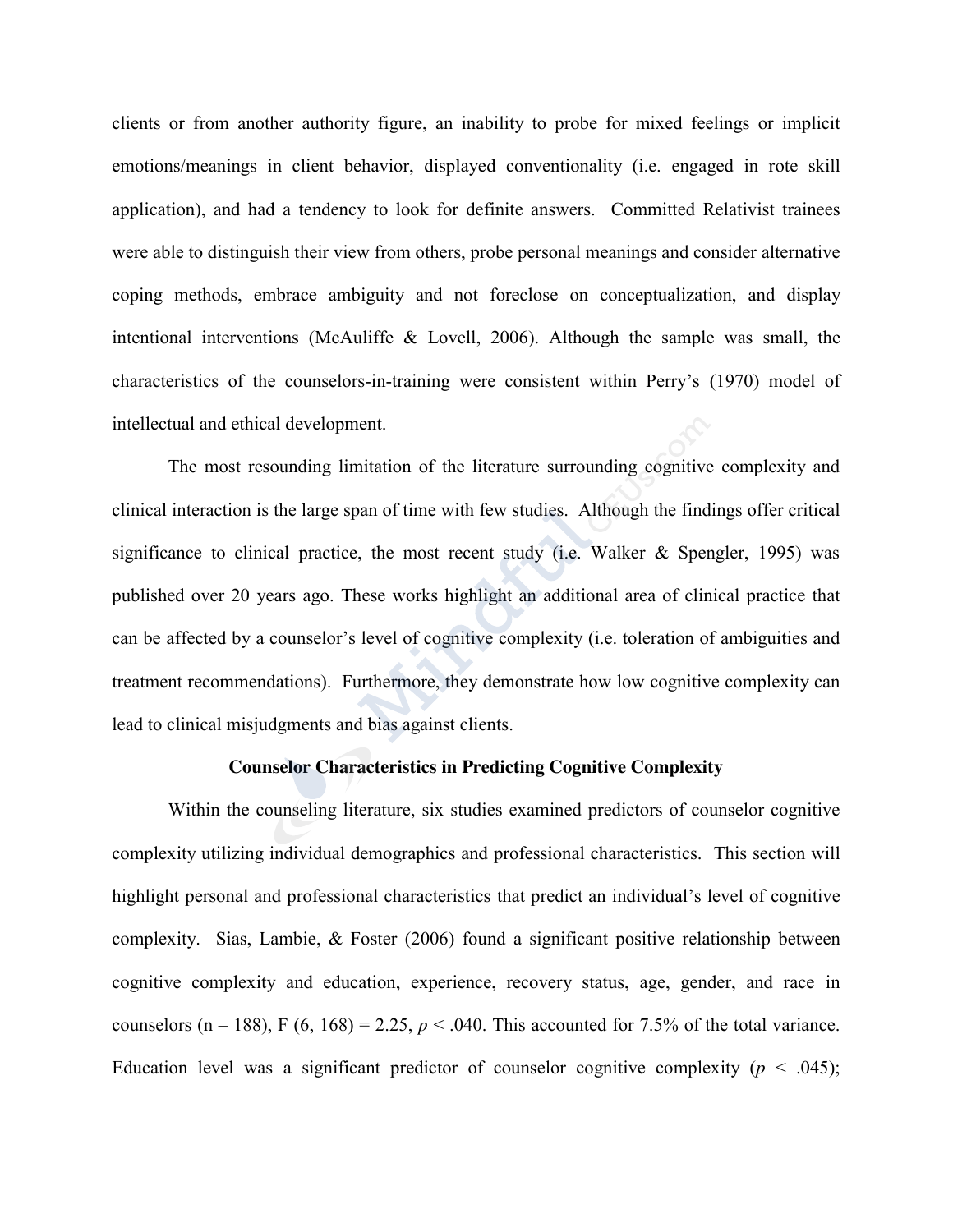however, years of counseling experience, and recovery status were not. Counselors can expect to increase in cognitive complexity with more education, a finding that supports integrating pedagogies into counselor education and training programs that cultivate cognitive development.

Lambie (2007) tested the relationship between ego development levels of professional school counselors  $(n = 225)$  and their level of burnout. School counselors with higher ego development did not experience less burnout. Examining the three subscales of the burnout measure (Maslach Burnout Inventory-Human Services Survey; Maslach & Jackson, 1996), emotional exhaustion, depersonalization, and personal accomplishment to predict ego development level, only personal accomplishment held a significant relationship  $F(3,217) =$ 2.414,  $p = .048$  ( $R^2 = .033$ , adjusted  $R^2 = .019$ ). School counselors positioned in higher ego developmental levels (higher cognitive complexity) demonstrated higher levels of personal accomplishment.

Sheaffer, Sias, Toriello, and Cubero (2008) investigated the relationship between ego development, a construct of cognitive complexity, and attitudes towards individuals with disabilities. First year graduate students in rehabilitation counseling, communication science disorders, occupational therapy, and physical therapy were sampled  $(n = 102)$ . Attitudes towards individuals with disabilities was measured using The Preferred Social Distance Scale (Bogardus, 1932) which asks participants to specify the closest relationship they would be willing to have with an individual identified as having one of 21 disabilities. Ego development was measured using the Washinton University Sentence Completion Test (WUSCT: Hy & Loevinger, 1996). A significant inverse relationship for preferred social distance and ego development was found using general linear modeling  $F(1,3) = 8.447$ ,  $p = .005$ . In other words, individuals who demonstrated higher ego development preferred less social distance from individuals with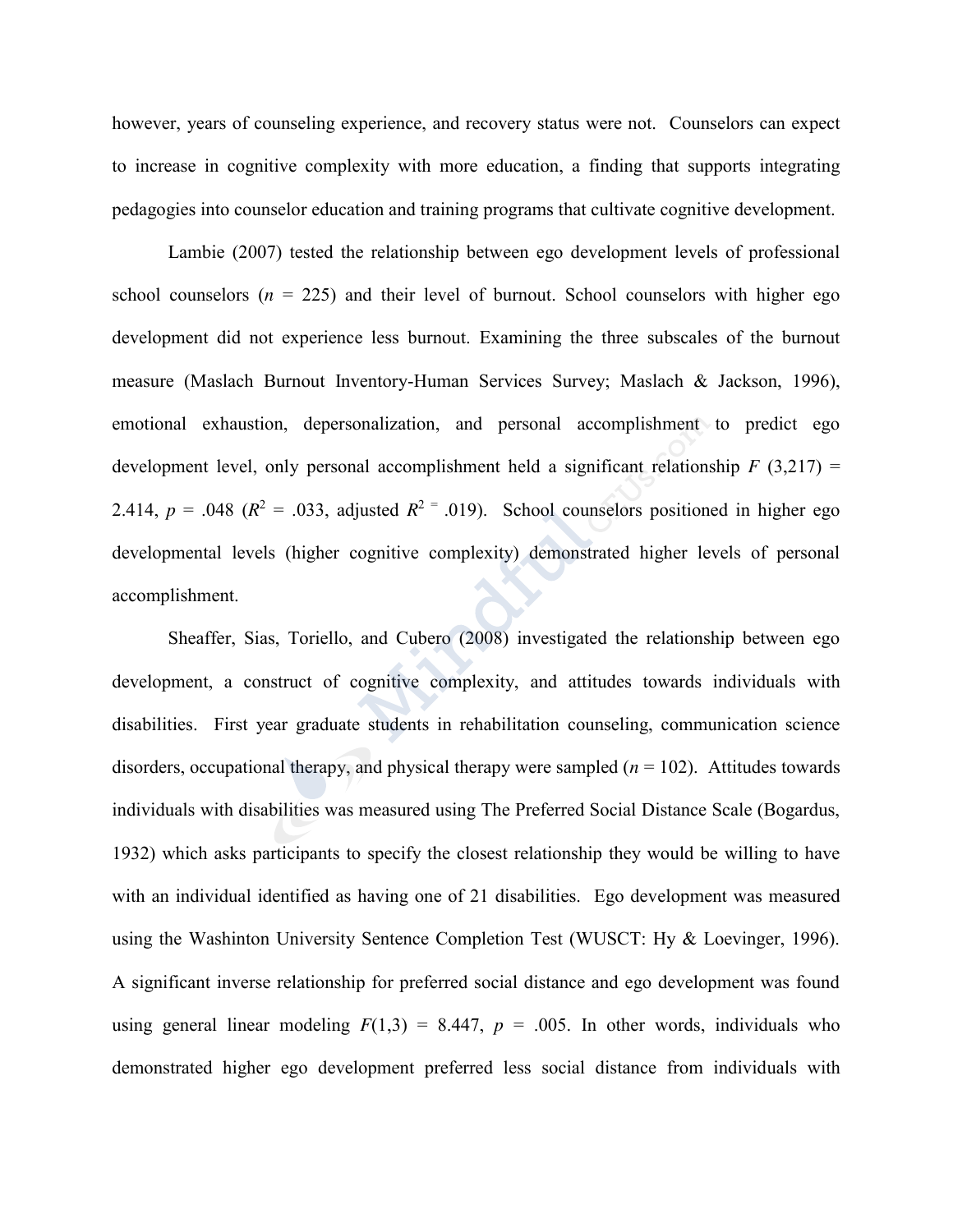disabilities; whereas, participants who demonstrated lower ego development preferred higher social distance. Although rehabilitation counselors demonstrated significantly lower preferred social distance of the four student groups sampled, the group as a whole did not exhibit high preferences of social distance.

The results of this study demonstrate that cognitive complexity, measured via the construct of ego development, does have an influence on ones need for social distance when engaging individuals with disabilities. As such, this study supports the need for more education and training that fosters cognitive development in order to encourage students to challenge their attitudes and assumptions of this client population.

Granello (2010) assessed 122 licensed counselors using the LEP to measure cognitive complexity. Years in the counseling profession, years as a practicing counselor, age, gender, race, and highest degree earned in the counseling profession, were regressed on cognitive complexity. Number of years in the counseling profession, accounting for 10% of the variance, emerged as the most significant variable in predicting one's cognitive complexity. Surprisingly, the number of years in counseling practice was not a significant indicator. Time in the general profession was more influential in predicting cognitive complexity than any one individual role. Granello also noted that an alarming 17% of supervisors were in the lowest stage of Perry's (1970) model.

Welfare and Borders (2010a) examined the extent of specific counseling related variables contributing to cognitive complexity. Counselors-in-training and professional counselors who graduated from CACREP programs were sampled for this study  $(n = 120)$ . Domain specific complexity was measured using the Counselor Cognitions Questionnaire (CCQ; Welfare & Borders, 2007), which measures a counselor's ability to list client characteristics (differentiation)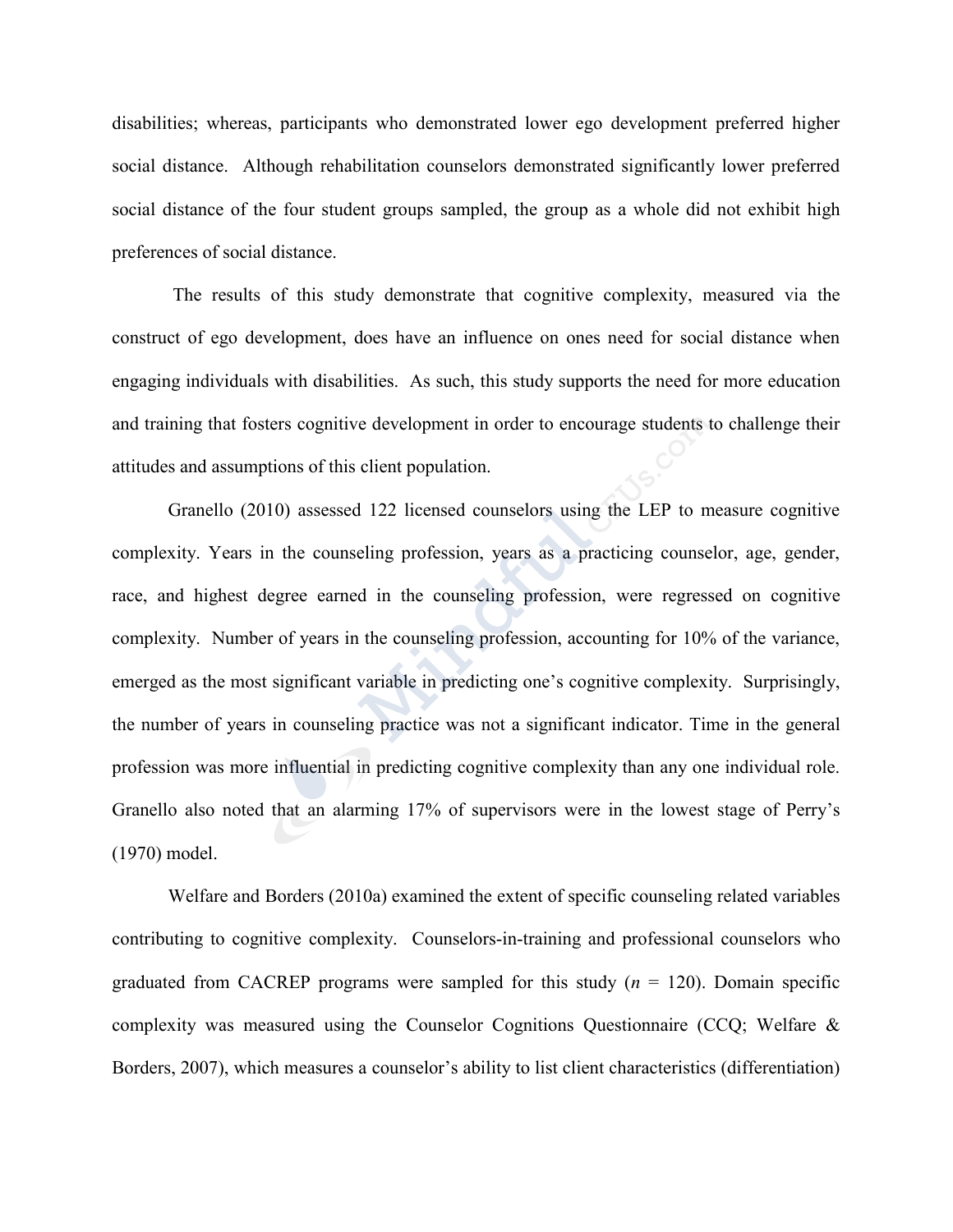and then categorize those traits (integration). The WUSCT was utilized to measure a counselor's general level of ego development. Counseling experience, supervisory experience, counselor education experience, and highest counseling degree completed significantly predicted cognitive differentiation ( $R^2 = .34$ , adjusted  $R^2 = .31$ ,  $F(4, 111) = 14.08$ ,  $p < .01$ ) and integration ( $R^2 = .23$ , adjusted  $R^2 = .20$ ,  $F(4, 112) = 8.28$ ,  $p < .01$ ) scores. Domain specific cognitive complexity did not predict general cognitive complexity, thus suggesting that counselors who demonstrate higher levels of general cognitive complexity might not demonstrate high counseling specific cognitive complexity.

Lambie, Ieva, Mullen, and Hayes (2011) recognized the need for practicing school counselors to have developed skills in ethical decision-making, as we well as a strong foundation of ethical and legal knowledge to navigate the multi-faceted responsibilities encountered in the school environment. Lambie et al. (2011) hypothesized that school counselors with higher ego development would demonstrate stronger ethical decision-making and have ethical and legal knowledge, aligning with previous ego development research in counselors and counselors-intraining (Borders & Fong, 1989; Lambie, 2007; Lambie, Smith, & Ieva, 2009; Sheaffer et al., 2008). Professional school counselors ( $n = 186$ ) from three school districts in Florida participated in the study. Older participants had a significantly higher level of ego development; whereas, younger and less experienced participants demonstrated significantly higher levels of ethical and legal knowledge. Ethical knowledge and ethical decision-making accounted for 5.2% of the variance. Ethical knowledge was the only significant predictor  $(p = .007)$ . Although much variance is left unexplained, this finding indicates a relationship between ego development, ethical decision-making, and knowledge of ethics and legal principles. This finding supports that cognitive complexity of counselors can be increased during counselor education and training.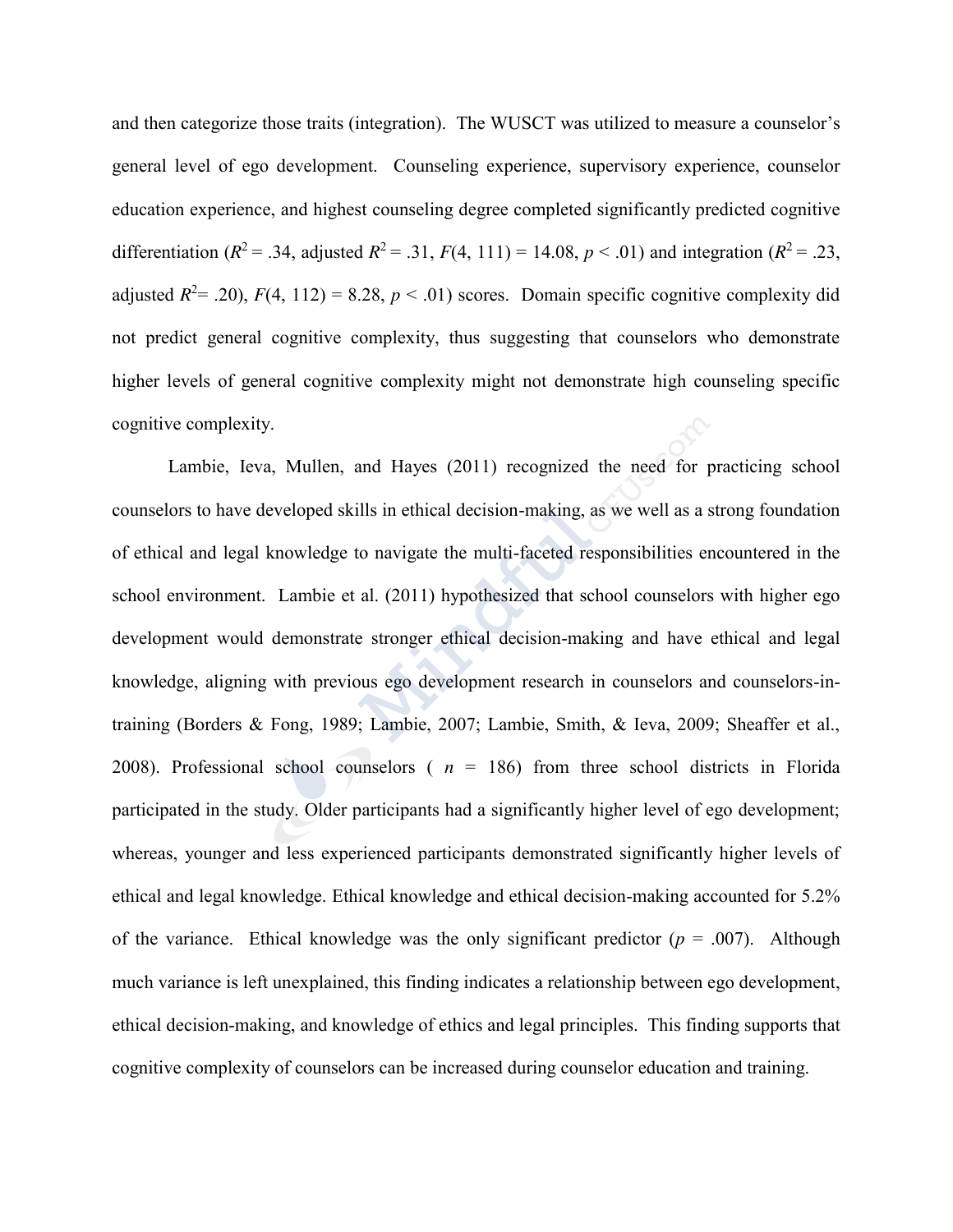#### **Critique and Limitations**

Although the research surrounding cognitive complexity has demonstrated significant positive relationships with critical clinical skills, other scholars have found mixed results (Borders, 1986; Borders, Fong, & Neimeyer, 1986; Lyons & Hazler, 2002; Wendler & Nilsson, 2009). For example, Wendler and Nilsson (2009) investigated counseling trainees' cognitive complexity and sociopolitical advocacy and found that cognitive complexity did not significantly predict their awareness and acceptance in the differences of others. Additionally, school counseling graduate student cognitive complexity decreased over the course of their graduate training. Graduate students in community, clinical, rehabilitation, and marriage and family counseling, however, demonstrated expected increases in cognitive development over their training (Granello, 2002).

Granello (2010) found roles in the counseling profession (i.e. counselor, supervisor, administrator) to be not significant predictors of cognitive complexity, only general time in the profession was predictive. Fong, Borders, Ethington, and Pitts (1997) and Lyons and Hazler (2002) found counselors-in-training did not demonstrate a significant increase in cognitive development within their training program; whereas, Sias et al. (2006) identified education level to be a significant predictor of cognitive complexity. Contrast to Granello (2010), Welfare and Border's (2010a) study displayed a relationship with counseling specific experiences. One possible explanation with these contradicting findings might be the result of how the construct of cognitive complexity was conceptualized and measured. For example, Sias et al. 2006 utilized Hunt's 1971 conceptual development framework and assessed level of cognitive complexity with the PCM. Granello (2010), situated cognitive complexity within Perry's (1970) ego developmental model and assessed for complexity with the LEP. Thus, the contrasting findings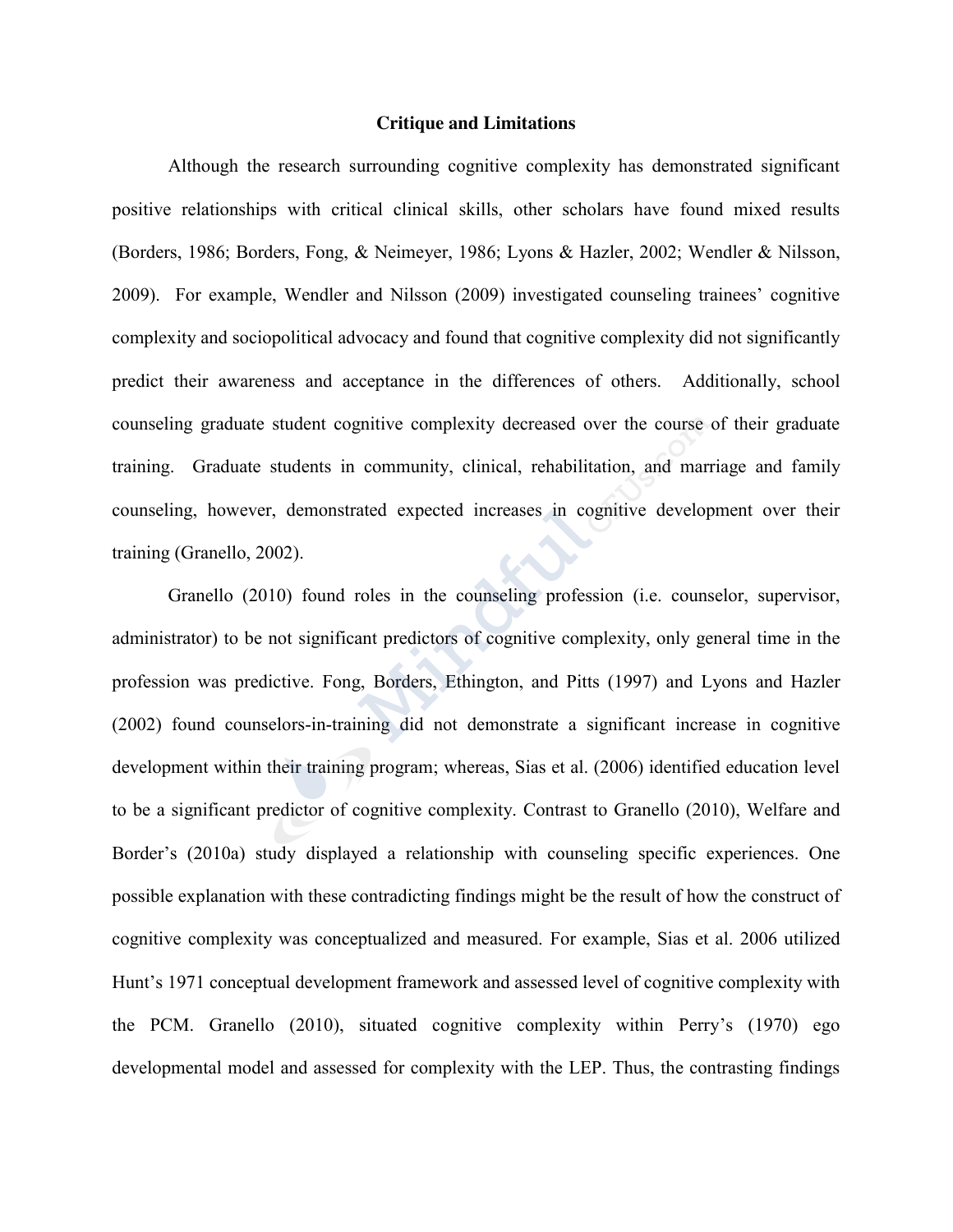observed may be the result of how cognitive complexity was theoretically conceptualized and/or due to instrumentation.

Many instruments have been used to capture the construct of cognitive complexity (i.e. PCT, PCM, LEP, WUSCT). As such, the need for improved and psychometrically validated measures for cognitive complexity constructs is needed (Alcorn & Torney, 1982; Fuqua, Johnson, Anderson, & Newman, 1984; Lutwak, 1993; Mclennan, 1995; Wendler & Nilsson, 2009; Welfare & Borders, 2010a). The central critique of prior instruments assessing cognitive complexity has surrounded construct validity. Van Hiel and Mervilde (2003) suggested that prior assessments of cognitive complexity measured two separate constructs, cognitive differentiation and cognitive integration, rather than a one general construct. Addressing these limitations to measurement may bring more consistency to future empirical investigations on the impact of cognitive complexity and potential predictors of it. The CCQ (Welfare and Borders, 2010b) was developed to address the measurement limitation; however, the instrument requires more sophisticated psychometric validation.

Sampling methodology is another consistent limitation. Convenience sampling and the use of non-counseling students or non-counselor practitioners, weakens external validity. Utilizing analogue procedures for assessing counselor clinical skills, rather than en vivo cases also posed consistent limitation.

#### **Summary**

Greater education levels (Sias et al., 2006; Welfare & Borders, 2010a), years in the counseling professional (Granello, 2010), and higher amounts of counseling, supervisory, and counselor education experience (Welfare & Borders, 2010a) have contributed to higher cognitive complexity. Additionally, individuals who demonstrated higher cognitive complexity displayed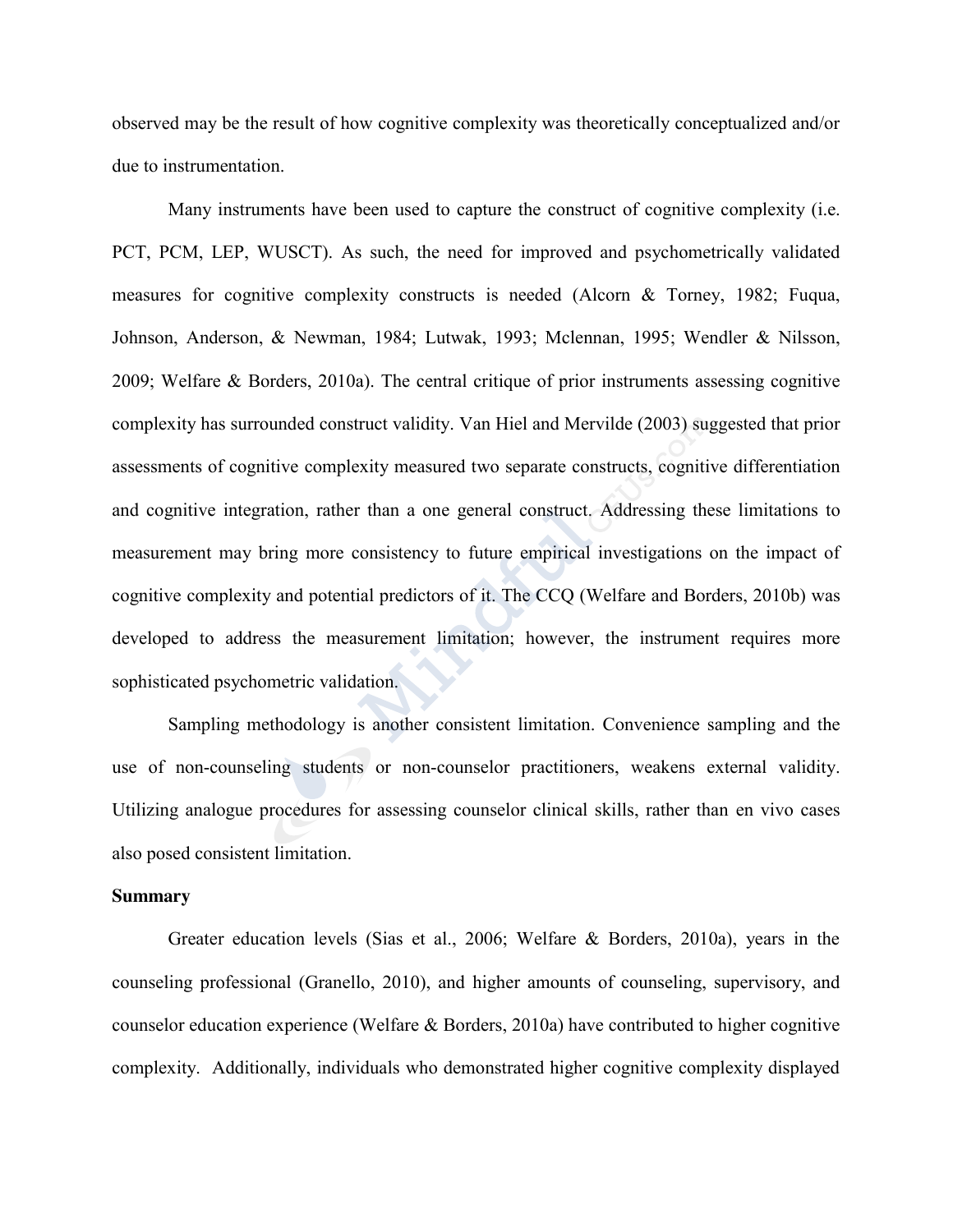higher levels of personal accomplishment (Lambie, 2007), preferred lower social distance from individuals with disabilities (Sheaffer et al., 2008), and higher legal and ethical knowledge (Lambie et al., 2011). Combined, these studies highlight a relationship between higher education levels and counseling related experience with higher cognitive complexity. Counselors who have demonstrated higher levels of cognitive complexity have established positive counseling relationships with clients (Goldberg, 1974), managed complex client affect (Kimberlin  $\&$ Friesen, 1980; McAuliffe & Lovell, 2006), and demonstrated more consistent empathic responses (Lutwak & Hennessy, 1982; McAuliffe & Lovell, 2006). Counselors with higher cognitive complexity have been more open to multiple perspectives and less reliant on concrete rules or external authority figures for decision-making (Harvey, et al., 1961). Lastly, counselors with higher levels of cognitive complexity have demonstrated an ability to adapt interventions to meet the individual needs of clients, and show flexibility in their interventions during challenging situations (Sias et al., 2006). Therefore, pedagogical methods that cultivate cognitive complexity in counselors and supervisors-in-training are needed.

# **Promoting Cognitive Complexity: Implications for Counselor Educators**

Cognitive growth occurs when individuals are presented with complex, contextual, personal, and/or ill-defined problems that require novel ways of thinking (Pelech & Pieper, 2010). In his theory of cognitive development, Piaget (1977) outlined equilibration, a process of cognitive growth via assimilation and accommodation of new information into existing schemas. During these processes, individuals experience disequilibrium when new information cannot be easily integrated existing schemas. As information assimilates/accommodates, new schemas are created and equilibrium is re-established (Piaget, 1977). Aligning with Piaget's theory of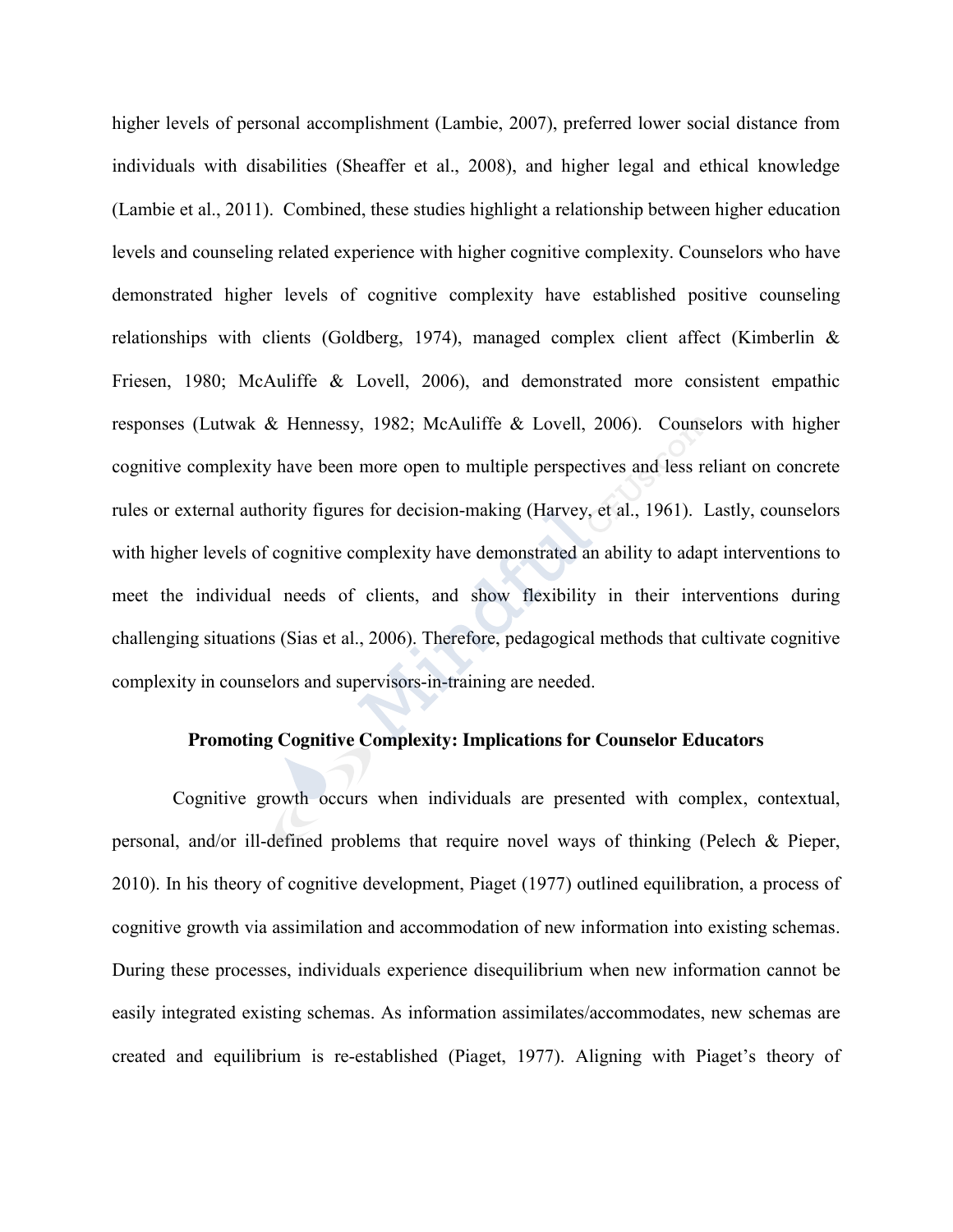cognitive growth, counselor educators may find experiential constructivist pedagogies to be most supportive in cultivating cognitive complexity in students.

Constructivism follows the principles that individuals restructure pre-existing knowledge bases by connecting previous experiences and knowledge with new experiences (Pelech & Pieper, 2010, Piaget, 1977). Experiential activities provide students with opportunities to integrate and synthesize course content and have demonstrated to increase cognitive complexity in counseling students (Duys & Hedstrom, 2000; Little, Packman, Smaby, & Maddux, 2005). Therefore, counselor educators must be more focused on organizing a learning community where students engage with course concepts and practical skills as related to real world situations and problems, and move away from traditional formats centered primarily on content sharing.

Problem-based learning is one pedagogical tool grounded in constructivism that can be utilized to foster cognitive complexity in counselor training programs (Kindsvatter & Desmond, 2013). Problem-based learning seeks to create a learning experience that presents students with ill-defined problems that are open to being solved in a number of different ways (Pelech  $\&$ Pieper, 2010). Kindsvatter and Desmond (2013) highlight three central problem-based learning tasks that can be integrated into counselor training—adaptation tasks, role-taking and observation tasks, and collaborative inquiry. When focused on adaptation tasks, counselor educators may assist students in identifying personal experiences similar to course concepts in order for students to connect prior knowledge with the new. Role-taking and observations tasks are already common practice in counselor training. Kindsvatter and Desmond highlight that it is the experience of enacting various roles within the counseling relationship (as counselor and as client), and observing peers in role plays from outside the dyad that create a space for deconstructing skills and engaging in reflective thinking. In the final task, collaborative inquiry,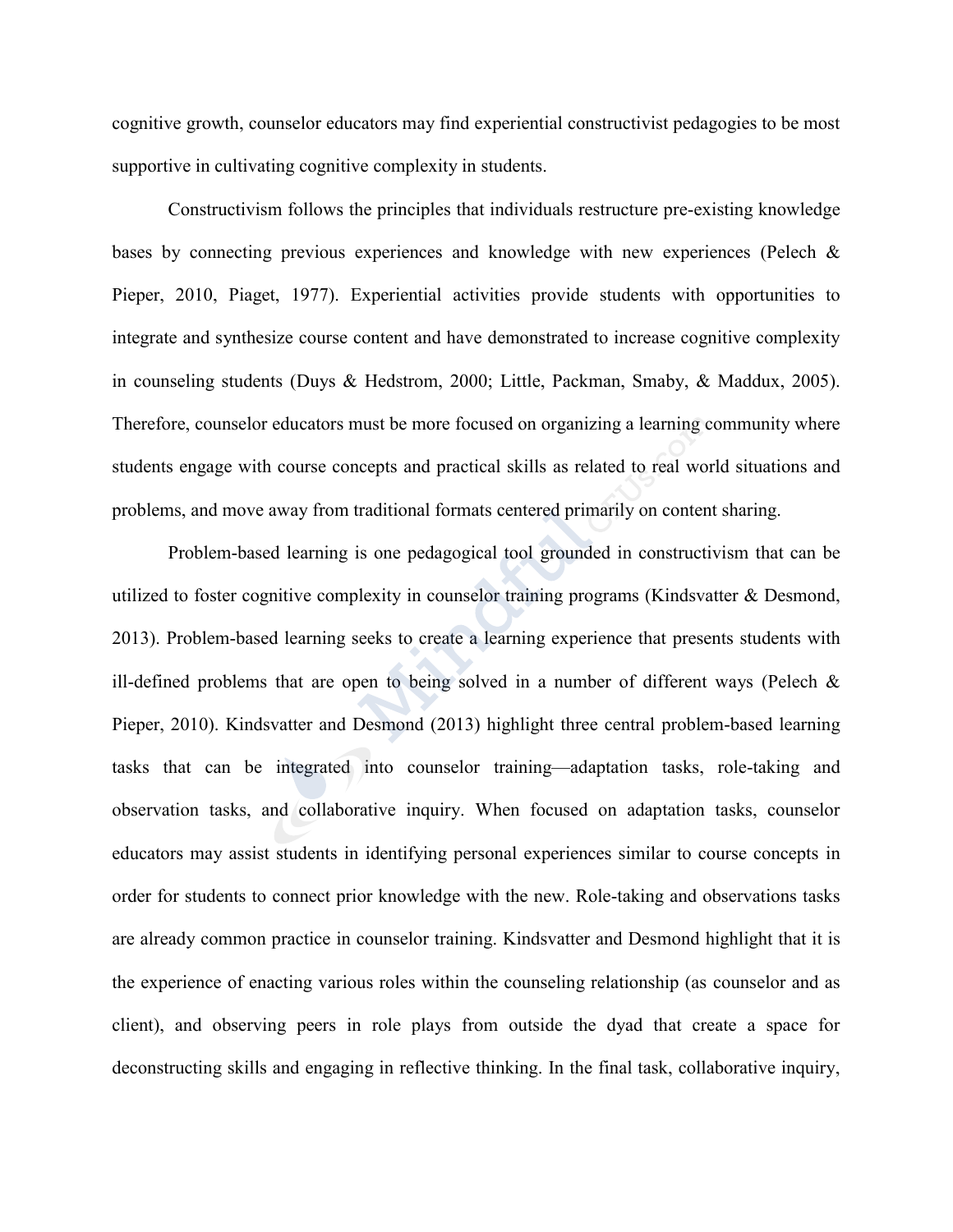the role of the counselor educator is to facilitate critical reflective thinking in students. Socratic questioning, modeling professional reasoning, and supporting students to connect concepts and professional principles to problems are pedagogical interventions that can be infused (Kindsvatter & Desmond, 2013).

Individual (Glosoff & Durham, 2010) and group supervision (Granello & Underfer-Babalis, 2004; Hillerbrand, 1989) have also been identified as opportunities for counselor educators to enhance cognitive complexity by increasing the flexibility and openness to multiple perspectives of their supervisees. Hillerbrand (1989) suggested that group supervision provided an opportunity for a novice scaffolding process, as individuals observed supervisor processes, receive feedback, and begin integrating new cognitive processes into their own practices. Peers are also able to observe and model a wide spectrum of skills among themselves. Hillerbrand offered several strategies for consideration: (a) encouraging individuals to talk out loud during their reasoning process to make cognitive processes overt; (b) having individuals identify why, when, and how particular counseling skills were used in sessions; and (c) articulating the metacognitive skills used to assess their own memory, attention, comprehension, problemsolving, hypothesis-testing, and progress towards goals.

Granello and Underfer-Babalis (2004) posed an additional approach for group supervision based on the Taxonomy of Educational Objectives (Blooms Taxonomy) (Bloom, Engelhart, Furst, Hill, & Krathwohl, 1956). Bloom et al. (1956) identified six sequential levels of cognitive domains of learning: (a) knowledge, (b) comparison, (c) application, (d) analysis, (e) synthesis, and (f) evaluation. Granello and Underfer-Babalis (2004) suggested supervisors base supervisory interventions based on Bloom's Taxonomy to enhance supervisee cognitive complexity. As supervisors become aware of the cognitive level of their supervisees, they can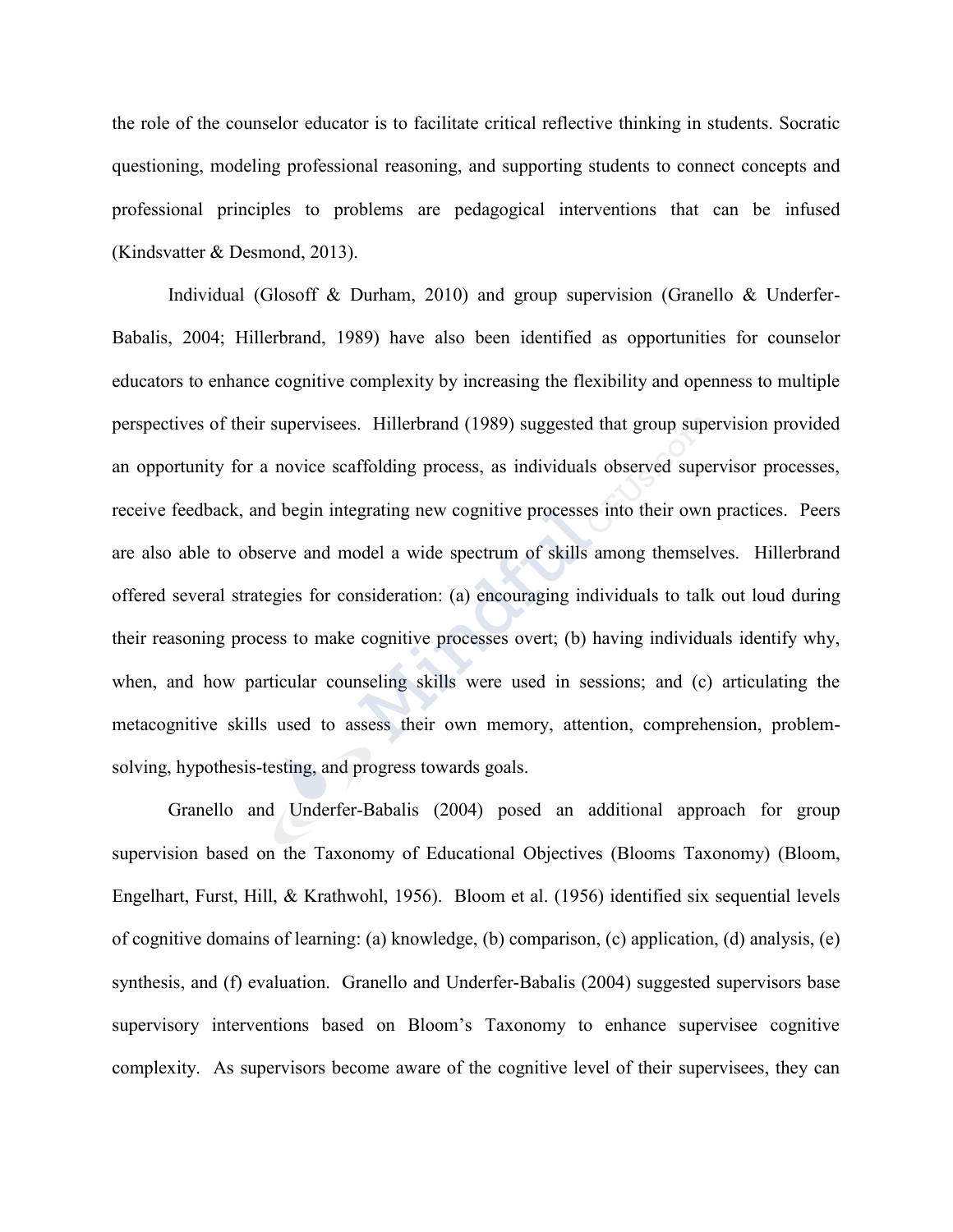engage in intentional interventions (i.e. role plays, modeling, direct questions) that facilitate cognitive growth. Blooms Taxonomy provides a framework for supervisors enhance cognitive development in supervisees (Granello & Underfer-Babalis, 2004).

Clinical supervisors may also utilize Rigazio-DiGilio's Supervisee Cognitive-Developmental Assessment (SCDS) (1995) to assess the cognitive-developmental positionality of their supervisees. The assessment identifies four distinct categories of cognitive development (sensorimotor, concrete, formal, and dialectic) that range from more disorganized/emotional frames to reflective and complex patters of thinking. Once the supervisor recognizes the position of their supervisee within the SCDS, Rigazio-DiGilio provide key intervention questions to promote both horizontal (expansion within a category) and vertical (expansion to an underdeveloped category) development. Counselor educators might also find these interventions useful for group discussions and seminars to facilitate cognitive-developmental growth in courses. Counselor educators may also use the assessment and intervention questions when presenting feedback or during mentoring/advising meetings.

Outside of supervisors, Choate and Granello (2006) identified faculty advisors as another facilitator of cognitive development. In this model, the faculty advisor is "reconceptualized as that of a person who helps coordinate and facilitate student cognitive development across the program" (Choate & Granello, 2006, p.121). The model asks faculty advisors to meet with advisees at three key points during their time in the program to facilitate cognitive growth—upon admission, pre-practicum and internship, and pre-graduation. At initial meetings, advisors provide structure for students (i.e. providing student handbooks, program information), promote professional identity (i.e. connect students with mentoring), and show interconnectedness of program coursework. All new students must pass through the early stages of cognitive growth in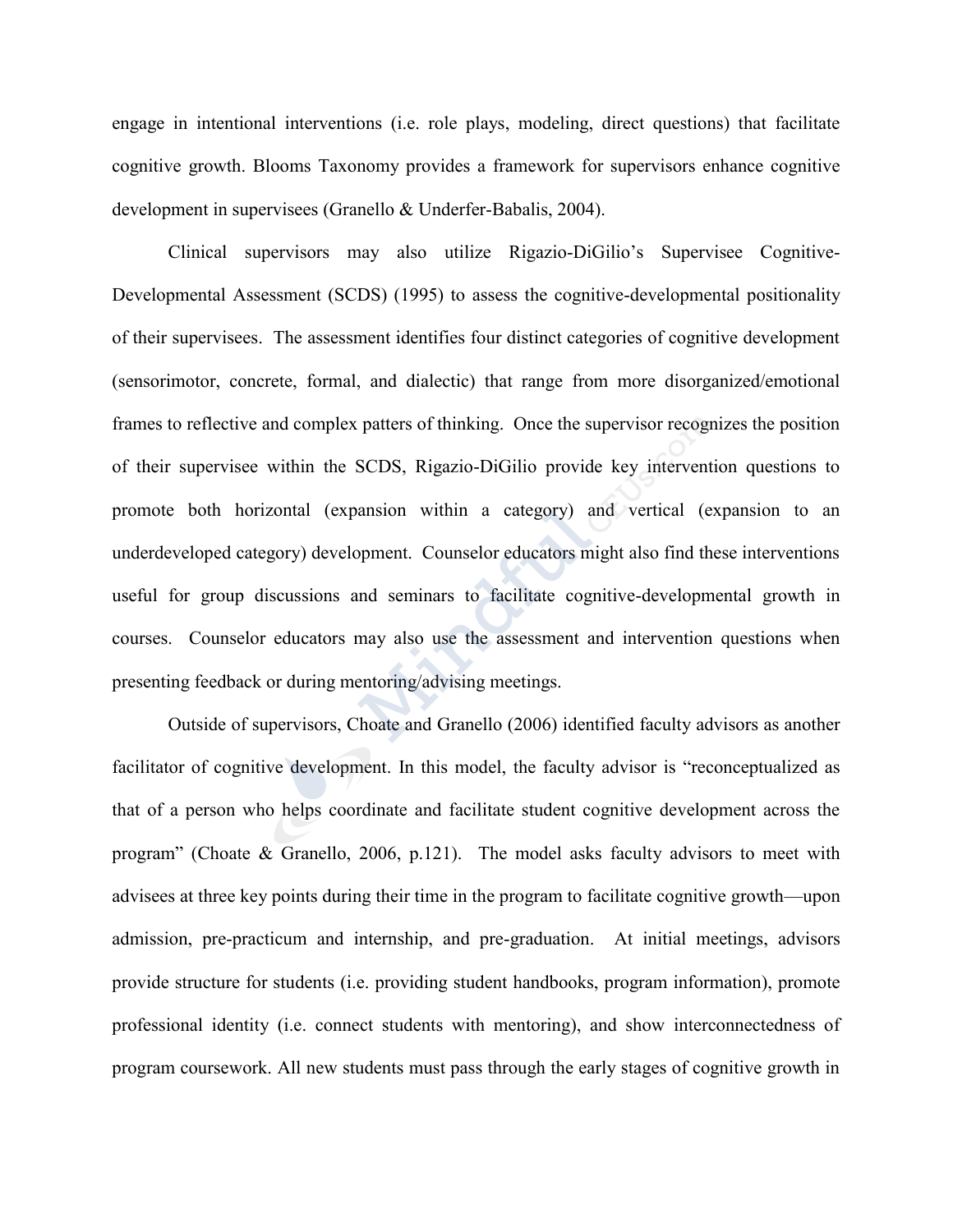counseling, thus, advisors should not assume the levels of students, even adult learners (Choate & Granello, 2006).

As students progress from pre-practicum to an internship, faculty advisors are encouraged to provide support as the initial experiential experiences create anxiety and heighten feelings of incompetence in students. Faculty advisors can assist students in synthesizing feedback received from on-site supervisors and encourage students to integrate previous learning experiences into their current practice. In the final pre-graduation sessions, Choate and Granello (2006) suggest that faculty advisors assist their students with the transition from being a student to a professional. Advisors are encouraged at this point to instill their students with the drive and commitment for lifelong learning. This model places additional responsibilities on faculty; therefore, the reality of the academic environment should be considered in its application. All counselor education programs are unique and may not have the extra resources to fully embrace such a model. However, counselor educators should recognize the importance of cognitive development and move toward a model that promotes such growth into their curriculum.

Lastly, counselor training programs may consider sequencing counseling skills training courses early in the training curriculum. When compared to students not enrolled in counseling skills courses, students who participated in counseling skills courses demonstrated higher gains in cognitive complexity (Duys & Hedstrom, 2000; Little et al., 2005). The learning and practicing of micro-skills, engagement in early self-reflection of skills, and participation in supervision are experiential tools that can establish a foundation for positive cognitive development early in training programs (Duys & Hedstrom, 2000; Little et al., 2005). Benefits of promoting cognitive complexity in emerging counselors and supervisors, and professional counselors and supervisors, is evident and needs to be embraced by counselor educators.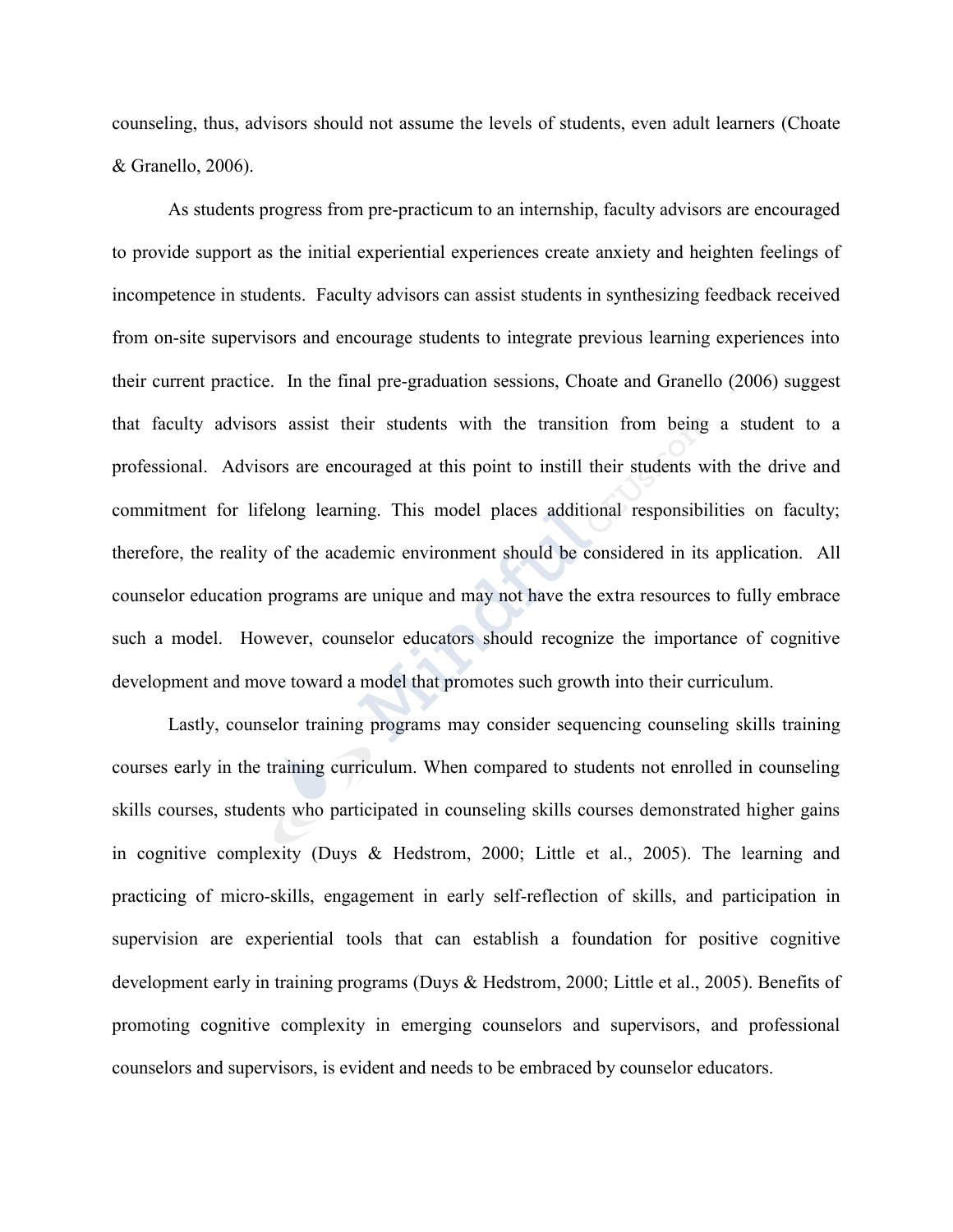#### **Future Avenues of Research**

First and foremost, there is a need in counselor education research to capture a contemporaneous scope of cognitive complexity and its influence on counseling and supervisory skill and skill development. Expanding knowledge on the relationship between cognitive complexity and empathy and clinical formulations in counselors-in-training, supervisors-intraining, professional counselors, and supervisors is warranted. Counselor educators and supervisors may seek to integrate pedagogical and/or supervisory interventions in training programs to cultivate cognitive complexity in trainees and/or supervisees.

In addition, research evaluating pedagogical and/or supervisory interventions regarding cognitive development is needed. Developing a library of counselor education curriculum and supervision models that have been empirically shown to cultivate cognitive complexity in counselors and supervisors would be a tremendous contribution to the field. Counselor educators may utilize the CCQ to asses development of cognitive complexity throughout the training experience. Greater utilization of the CCQ can also contribute to the growing psychometric properties of the counseling specific instrument of cognitive complexity.

### **Conclusion**

Even considering the limitations outlined surrounding cognitive complexity, the reviewed literature overwhelmingly supports the theory that individuals who demonstrate higher cognitive complexity demonstrate more effective counseling skills. Thus, cognitive complexity has demonstrated to be a critical developmental area to be cultivated in counselor training and supervisor-in-training programs. Empirically supported clinical and pedagogical methods for enhancing cognitive complexity are needed, as well as assessments of their impact on counselor and supervisor development.